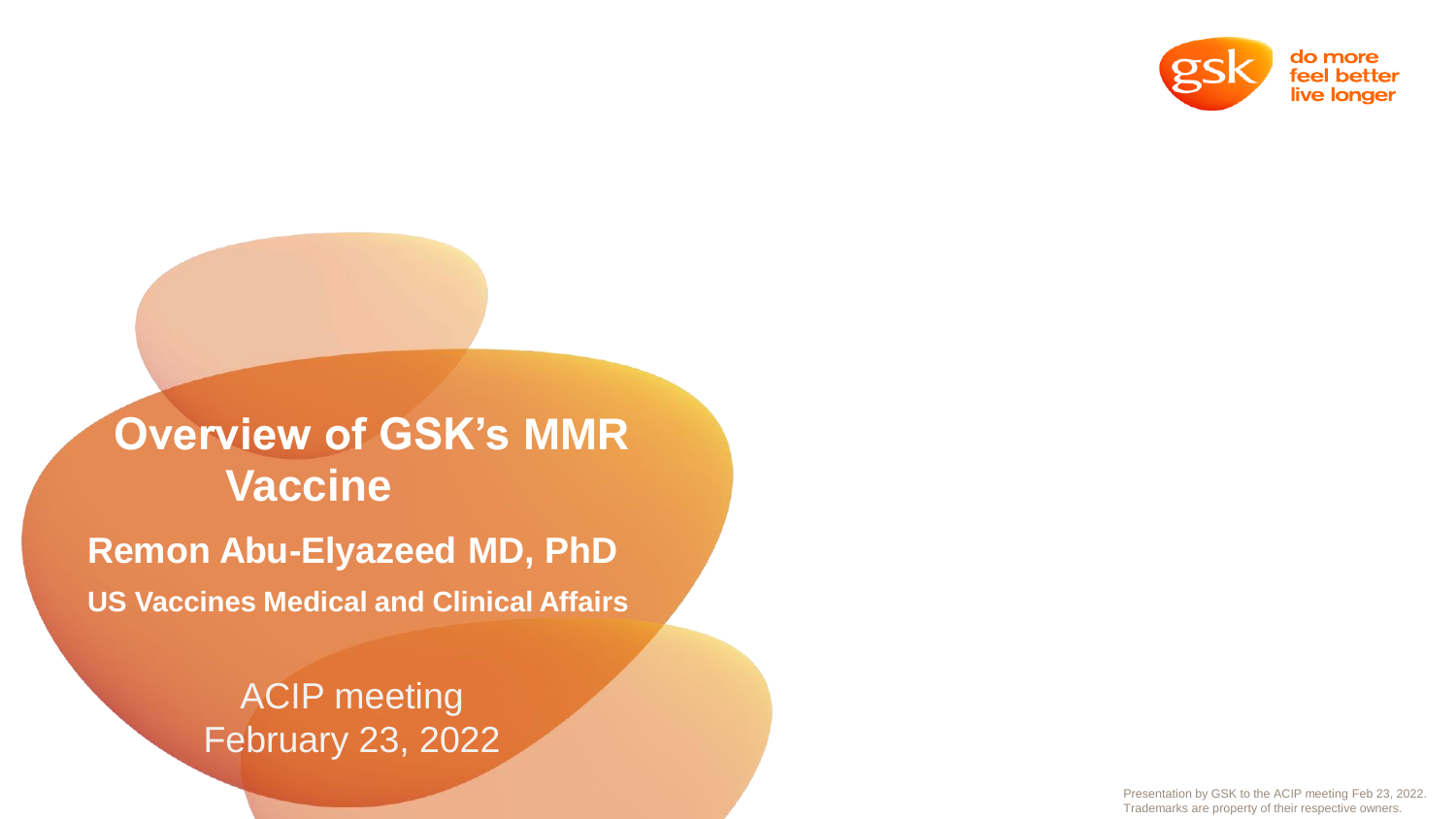

### **GSK's MMR vaccine (***PRIORIX***)**

 $\circ$  First licensed in Germany in 1997; approved in  $> 100$  countries outside US and over 400 million doses distributed worldwide

**The goal of GSK's MMR development program is to bring a vaccine to the US market that:**

- 1. fulfills the ACIP recommendations for measles, mumps and rubella vaccination [CDC, 2013]
- 2. demonstrates immunologic non-inferiority and comparable safety to the currently licensed US vaccine, *M-M-R II* (Merck & Co., Inc)
- 3. can be administered interchangeably to individuals who received a previous vaccination with *M-M-R II* or *ProQUAD*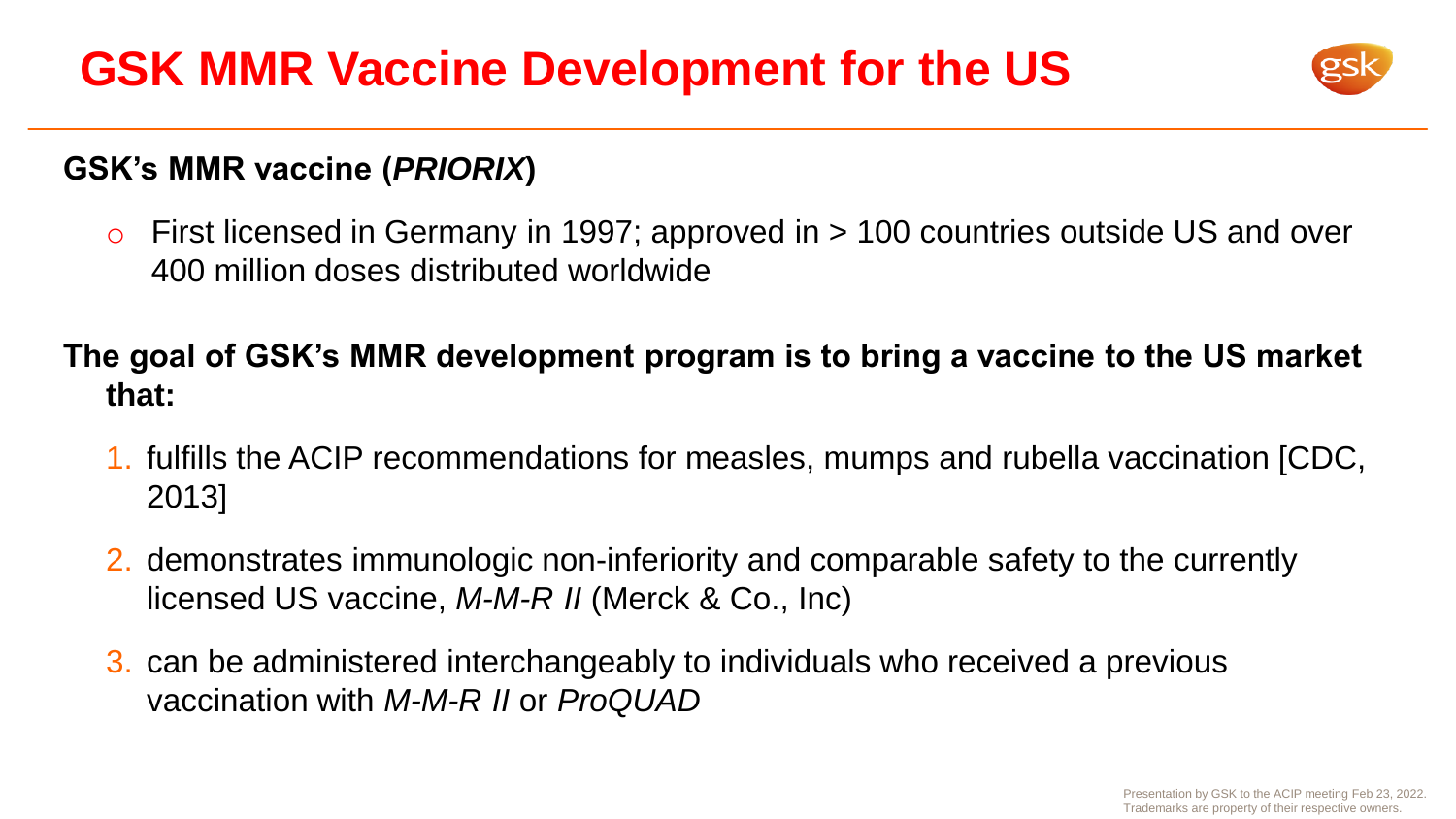

### **Indication:**

• *PRIORIX* is a vaccine indicated for active immunization for the prevention of measles, mumps, and rubella in individuals aged 12 months and older.

### **Dose and Schedule:**

- *PRIORIX* is administered as an approximately 0.5-mL dose by subcutaneous injection according to the following schedule.
	- –The first dose is administered at 12 to 15 months of age. A second dose is administered at 4 to 6 years of age.
		- The second dose may be administered prior to 4 years of age, provided there is a minimum interval of 4 weeks between the doses of live measles, mumps, and rubella vaccine.
		- The second dose may also be administered at 7 years and older.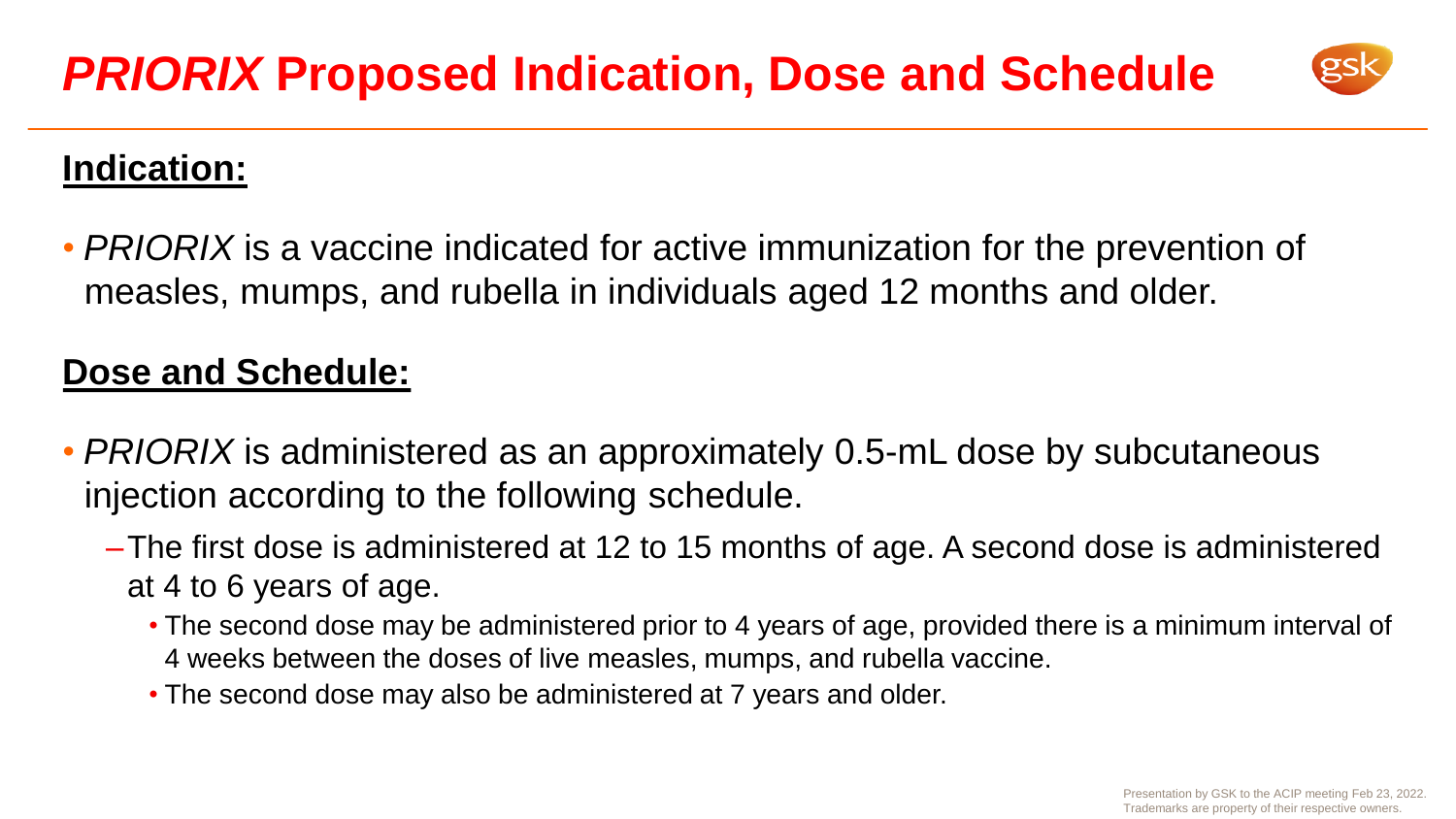## *PRIORIX* **Phase III US Studies**



| <b>Study</b>                                                                                                                                                                                                                                     | <b>Age</b><br><b>Group</b> | <b>Participants</b><br>(GSK's MMR) |
|--------------------------------------------------------------------------------------------------------------------------------------------------------------------------------------------------------------------------------------------------|----------------------------|------------------------------------|
| <b>MMR-158*</b><br>Immuno and safety of GSK's MMR vaccine compared to $M-M-R$ II given as a 2 <sup>nd</sup> dose at<br>4-6 years (co-ad with VV and DTaP-IPV)                                                                                    | $4-6$<br>years             | 4007<br>(2917)                     |
| MMR-159 $*$<br>Immuno and safety of GSK's MMR vaccine compared to $M-M-R$ II given as a 2 <sup>nd</sup> dose in<br>children, adolescents and adults                                                                                              | $\geq 7$<br>years          | 911<br>(454)                       |
| <b>MMR-160</b><br>Lot-to-lot consistency of GSK's MMR vaccine and immuno and safety compared to M-M-<br>R II given as a1 <sup>st</sup> dose at 12-15 months (co-ad with VV, HAV and PCV-13 vaccines)                                             | $12 - 15$<br>months        | 5003<br>(3714)                     |
| <b>MMR-161</b><br>Immuno and safety at an end of shelf-life potency of GSK's MMR vaccine compared to<br>$M-M-R$ II given as a 1 <sup>st</sup> dose at 12-15 months (co-ad with VV, HAV and PCV-13 vaccines);<br>$2nd$ dose in $2nd$ year of life | $12 - 15$<br>months        | 4516<br>(2990)                     |
| <b>MMR-162</b><br>Safety and immuno at maximum potency of GSK's MMR vaccine compared to M-M-R II<br>given as a 1 <sup>st</sup> dose at 12-15 months (co-ad with VV, HAV and PCV-13)                                                              | $12 - 15$<br>months        | 1686<br>(1163)                     |

\* These studies demonstrate interchangeable administration of the MMR vaccines as the second dose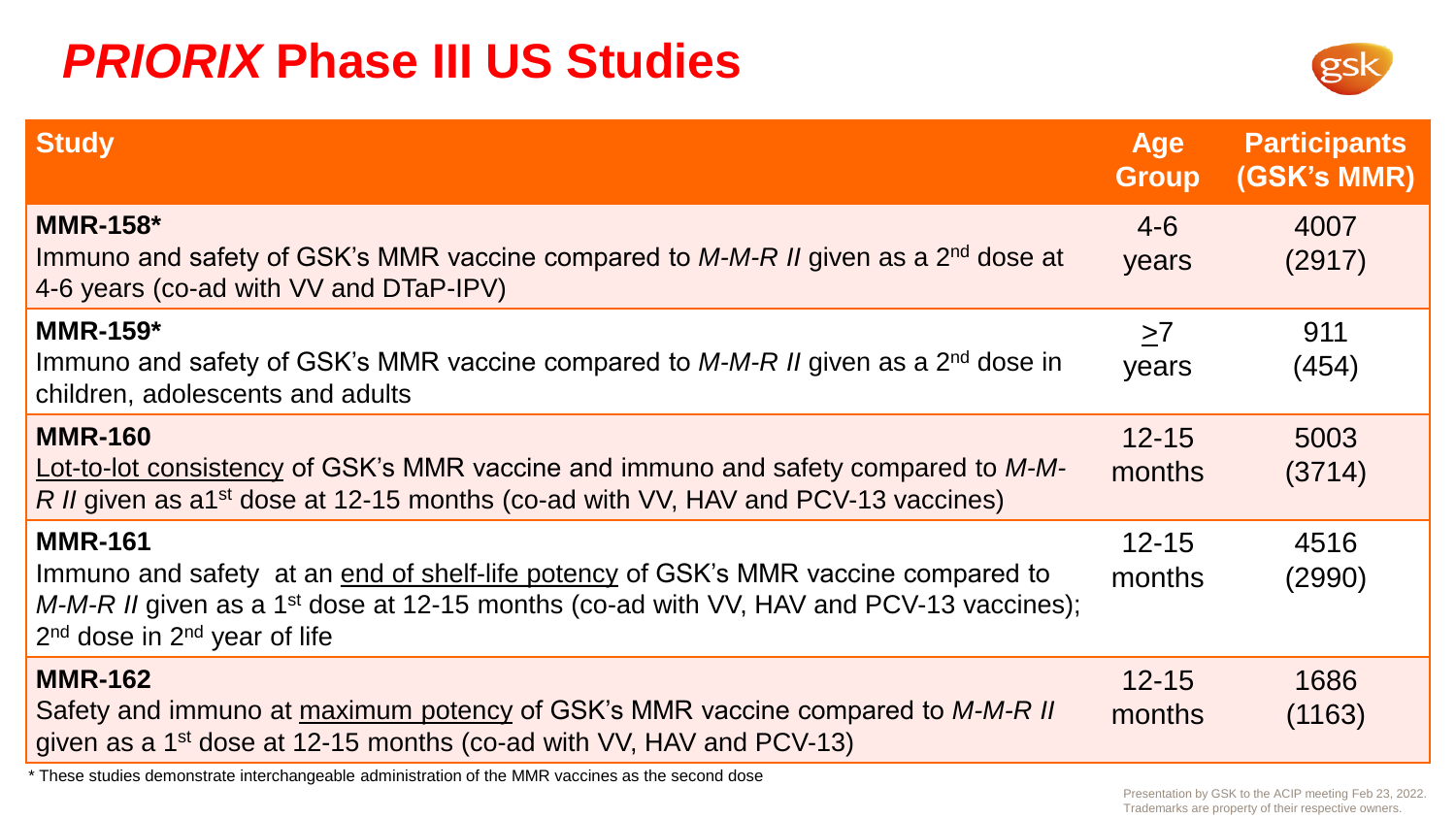## **Demographic Characteristics For All Aggregated Studies (Total Vaccinated Cohort)**



|                                                        | <b>Overall Study Population</b> |               |              |               |                | <b>US Study Population</b> |               |               |  |
|--------------------------------------------------------|---------------------------------|---------------|--------------|---------------|----------------|----------------------------|---------------|---------------|--|
| <b>Ethnicity</b>                                       | <b>PRIORIX</b>                  |               |              | <b>MMR-II</b> | <b>PRIORIX</b> |                            | <b>MMR-II</b> |               |  |
| <b>Geographic Ancestry</b>                             | $N = 11499$                     |               |              | $N = 5242$    | $N = 5752$     |                            | $N = 2689$    |               |  |
|                                                        | $\mathsf{n}$                    | $\frac{9}{6}$ | $\mathsf{n}$ | $\%$          | $\mathsf{n}$   | $\%$                       | $\mathsf{n}$  | $\frac{9}{6}$ |  |
| <b>American Hispanic</b>                               | 1641                            | 14.3          | 752          | 14.3          | 1329           | 23.1                       | 641           | 23.8          |  |
| <b>Not American Hispanic</b>                           | 9858                            | 85.7          | 4490         | 85.7          | 4423           | 76.9                       | 2048          | 76.2          |  |
| <b>African Heritage /</b><br><b>African American</b>   | 703                             | 6.1           | 391          | 7.5           | 699            | 12.2                       | 390           | 14.5          |  |
| American Indian /<br><b>Alaskan Native</b>             | 278                             | 2.4           | 94           | 1.8           | 276            | 4.8                        | 93            | 3.5           |  |
| <b>Asian Heritage</b>                                  | 2112                            | 18.4          | 905          | 17.3          | 298            | 5.2                        | 115           | 4.3           |  |
| Native Hawaiian /<br><b>Other Pacific Islander</b>     | 23                              | 0.2           | 8            | 0.2           | 23             | 0.4                        | 8             | 0.3           |  |
| <b>White - Caucasian /</b><br><b>European Heritage</b> | 7478                            | 65.1          | 3474         | 66.2          | 3896           | 67.7                       | 1828          | 67.9          |  |
| <b>Other / Missed race</b>                             | 905                             | 7.9           | 370          | 7.1           | 560            | 9.7                        | 255           | 9.5           |  |

**The demographic profile of the study participants represents the ethnically diverse US population and was similar between those who received** *Priorix* **and** *M-M-R II*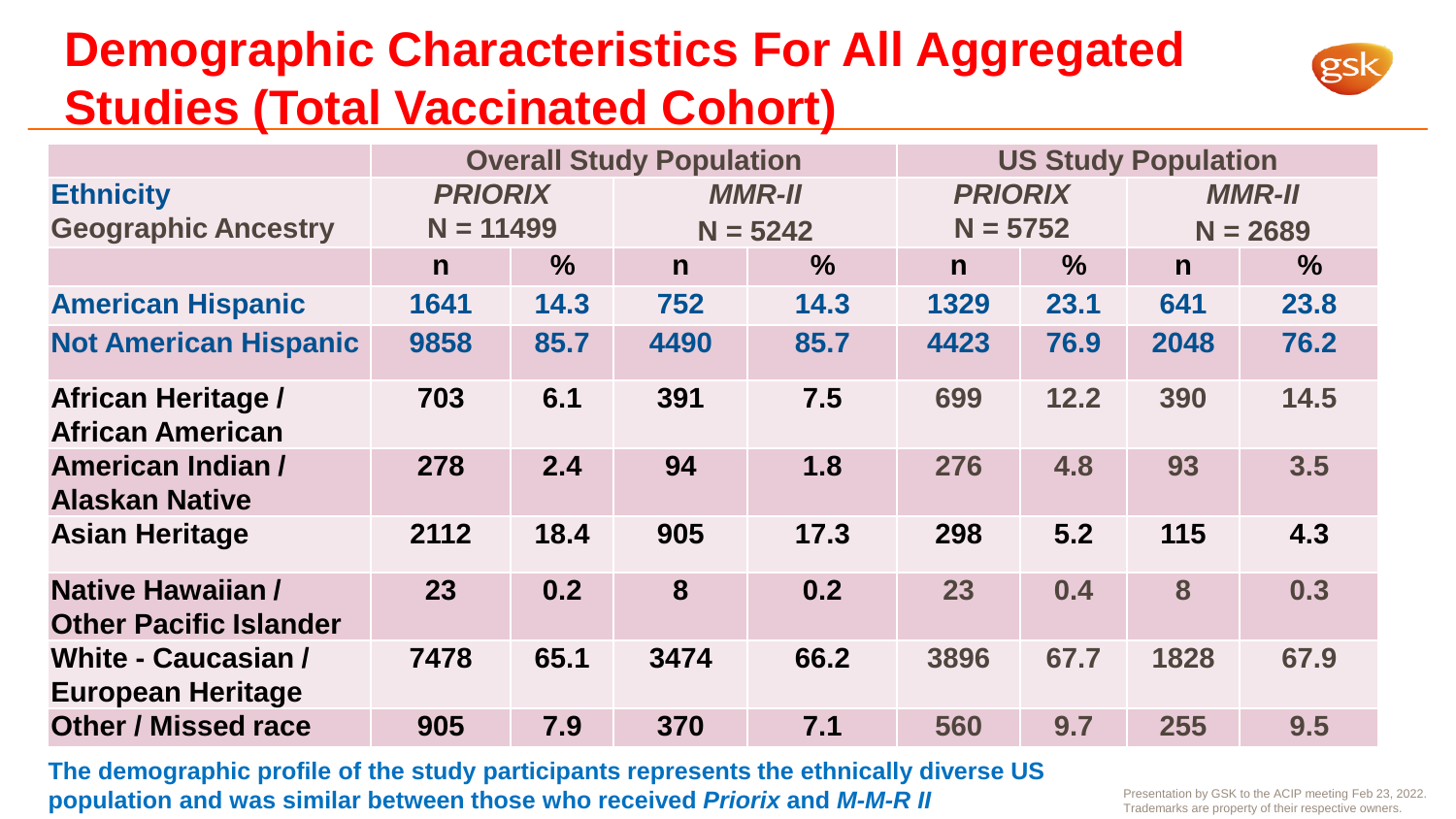

# *PRIORIX:* **Safety Evaluation**

- 1. Post-dose 1 in children aged 12 to 15 months
- 2. Post-dose 2 in children aged 12 to 15 Months
	- who received a Second Dose of *PRIORIX* 6 weeks after the First Dose
- 3. Post-dose 2 in children aged 4 to 6 years
- 4. Post-dose 2 in individuals aged 7 years or older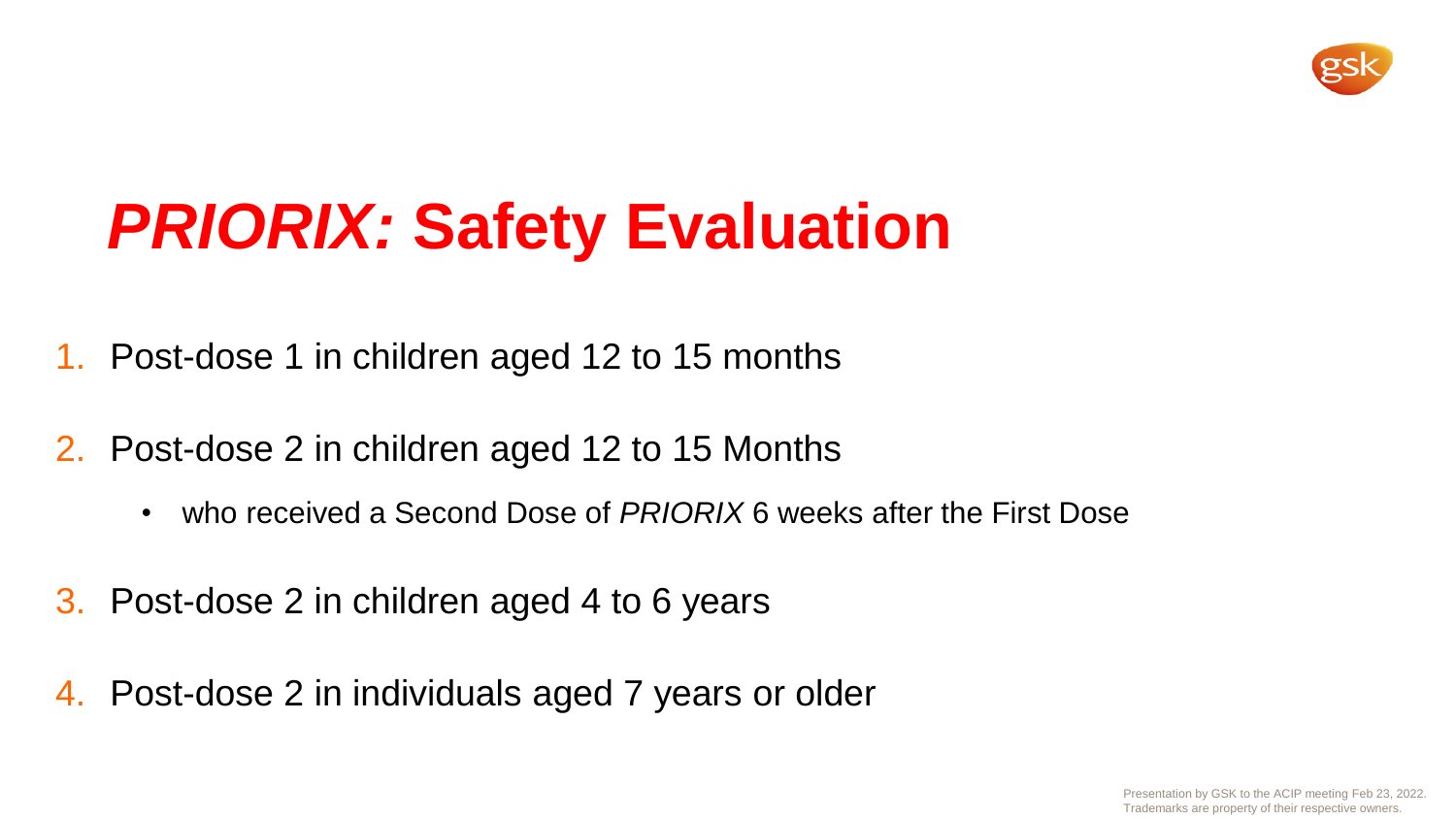## **Safety Endpoints**



In children and adults receiving 1 or 2 doses of *PRIORIX*

| <b>Event</b>                                                                                                                                                                                                              | <b>Time Period</b> |
|---------------------------------------------------------------------------------------------------------------------------------------------------------------------------------------------------------------------------|--------------------|
| Injection Site Redness, Swelling, Pain                                                                                                                                                                                    | Day $0-3$          |
| Drowsiness, irritability, loss of appetite*                                                                                                                                                                               | Day 0-14           |
| Fever, Rash (including separate categories for measles-rubella like rash and<br>varicella-like rash), parotid gland swelling, any signs of meningism including<br>febrile seizure**, joint pain (arthralgia/arthritis)*** | Day 0-42           |
| <b>Unsolicited Adverse Events</b>                                                                                                                                                                                         | Day 0-42           |
| <b>New Onset Chronic Disease</b>                                                                                                                                                                                          | Day 0-180          |
| Adverse Events Prompting a medical visit                                                                                                                                                                                  | Day 0-180          |
| Adverse Events Prompting an ER Visit                                                                                                                                                                                      | Day 0-180          |
| <b>Serious Adverse Events</b>                                                                                                                                                                                             | Day 0- Study End   |

\*drowsiness, irritability and loss of appetite are solicited symptoms in 12–15-month-old children; drowsiness and loss of appetite are solicited symptoms in 4–6-year-olds for only 4 days post-vaccination

\*\* febrile seizures are only solicited in 12–15-month-old and 4–6-year-old children

\*\*\* joint pain (arthralgia / arthritis) is only solicited in adults / children 7 years and older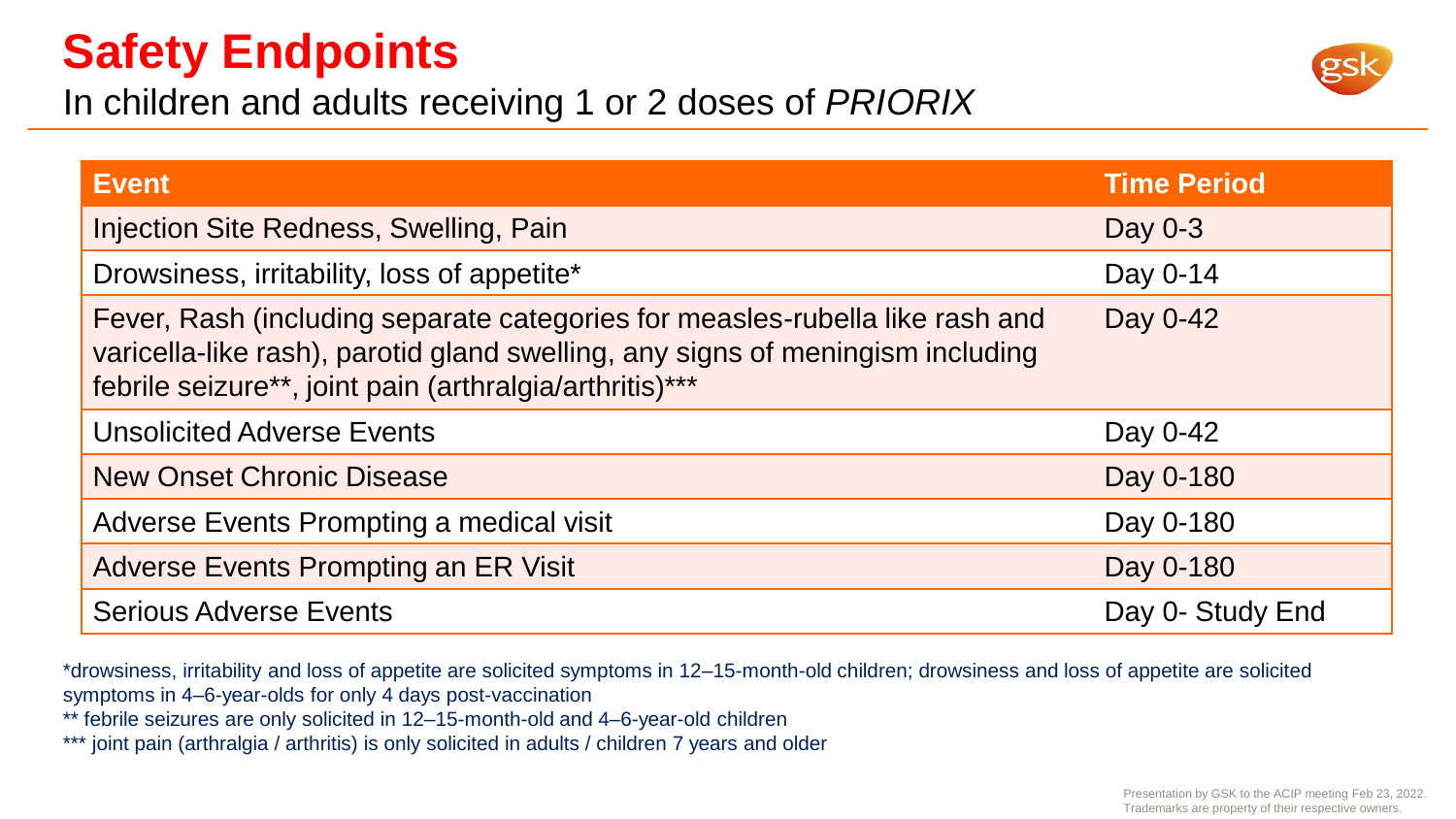**Incidence of Solicited Local and General Adverse Reactions after the First Dose Coadministered with** *HAVRIX***, Varicella, and PCV13 Vaccines in Children Aged 12 to 15 Months (Study MMR-160 [NCT01702428], TVC)**



|                                                                   | <b>PRIORIX</b>         | $M-M-R$ $II$            |
|-------------------------------------------------------------------|------------------------|-------------------------|
| <b>Adverse Reaction</b>                                           | % (Grade 3*)           | % (Grade 3*)            |
| <b>Local (within 4 Days)</b>                                      | $n = 3,555$            | $n = 1,242$             |
| Pain                                                              | 25.9(0.7)              | 28.1(1.0)               |
| <b>Redness</b>                                                    | 24.5(0.4)              | 25.2(0.6)               |
| <b>Swelling</b>                                                   | 8.9(0.3)               | 10.7(0.4)               |
| <b>General (within 15 Days)</b>                                   | $n = 3,566$            | $n = 1,243$             |
| <b>Drowsiness</b>                                                 | 44.9(2.4)              | $\overline{47.1}$ (1.8) |
| <b>Irritability</b>                                               | 63.3(4.9)              | 65.9 (4.7)              |
| Loss of appetite                                                  | 45.1(2.0)              | 44.1(2.5)               |
| <b>General (within 43 Days)</b>                                   | $n = 3,566$            | $n = 1,243$             |
| Measles/rubella-like rash                                         | $\overline{6.6}$ (3.0) | 6.2(2.0)                |
| Fever (defined as temperature $\geq 38^{\circ}C/100.4^{\circ}F$ ) | 34.7(2.9)              | 33.1(2.6)               |
| Parotid/ salivary gland swelling                                  |                        | Ō                       |
| Meningism including febrile convulsions                           | 0.3                    | 0.2                     |

\*Grade 3 was defined as: limb spontaneously painful or child cried when limb was moved (pain); diameter >20 mm (redness, swelling); temperature >39.5°C (fever); adverse event preventing normal, everyday activities (drowsiness); not eating at all (loss of appetite); crying inconsolably (irritability/fussiness).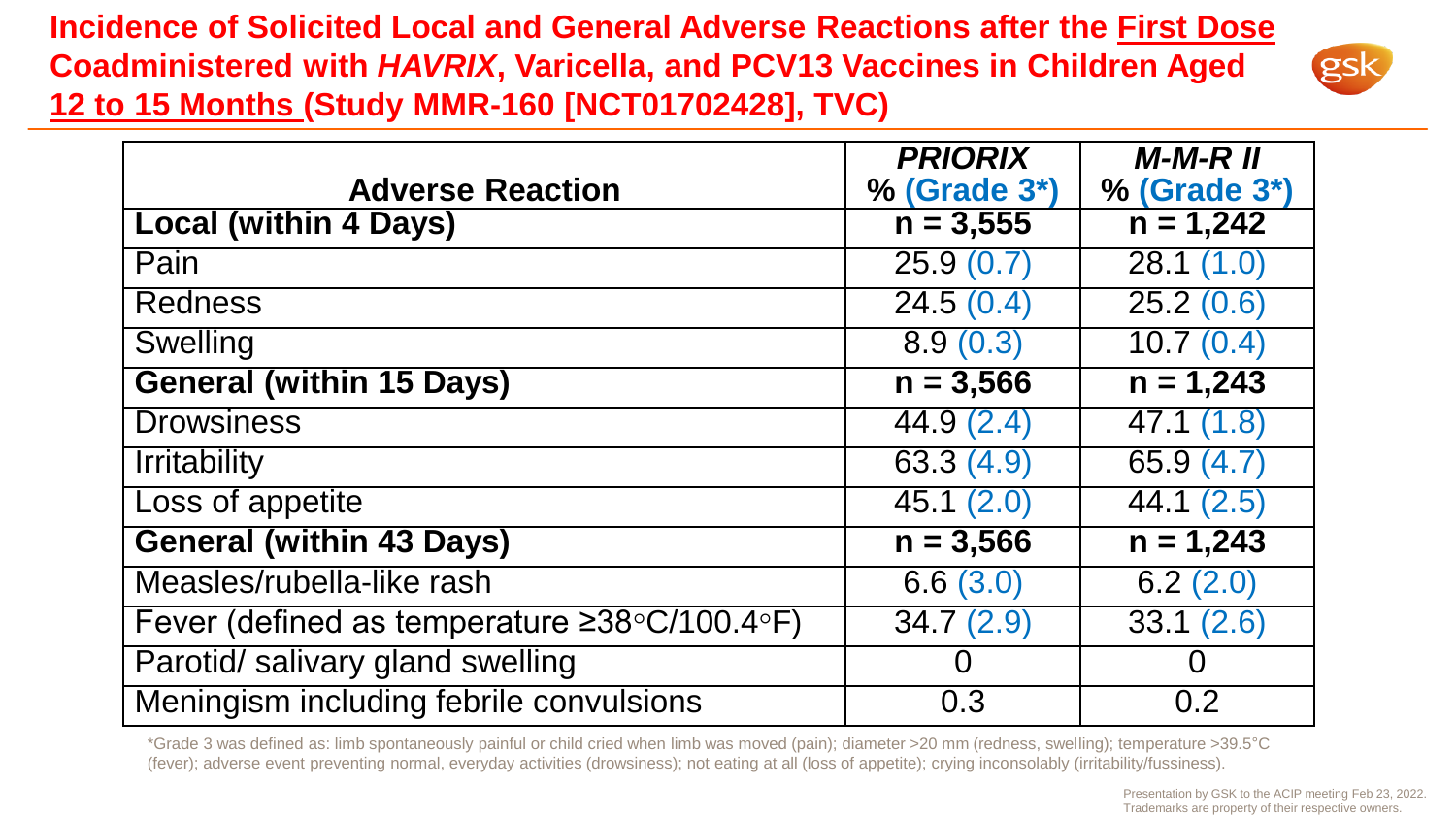**Incidence of Solicited Local and General Adverse Reactions after the second Dose\* administered 6 Weeks after the First Dose (MMR-161 [NCT01681992], TVC)**



| <b>Adverse Reaction</b>                                           | <b>PRIORIX</b><br>$%$ (Grade $3*)$   | $M-M-R$ $II$<br>$%$ (Grade $3*)$ |
|-------------------------------------------------------------------|--------------------------------------|----------------------------------|
| <b>Local (within 4 Days)</b>                                      | $n = 2867$                           | $n = 1456$                       |
| Pain                                                              | $\overline{12.7}$ (0.3)              | 13.5(0.2)                        |
| <b>Redness</b>                                                    | $\overline{13.6(0.2)}$               | 14.9(0.9)                        |
| <b>Swelling</b>                                                   | 6.3(0.0)                             | 6.6(0.5)                         |
| <b>General (within 43 Days)</b>                                   | $n = 2869$                           | $n = 1455$                       |
| Measles/rubella-like rash                                         | 1.0(0.6)                             | 1.0(0.8)                         |
| Fever (defined as temperature $\geq 38^{\circ}C/100.4^{\circ}F$ ) | $\overline{32.5}$ $\overline{(3.5)}$ | 34.3(3.2)                        |
| Parotid/ salivary gland swelling                                  | 0.1                                  | U                                |
| Meningism including febrile convulsions                           | 0.3                                  | 0.3                              |

\*following previous administration of the same vaccine

There were no co-administration vaccines with the second dose, so drowsiness, irritability, or loss of appetite were not solicited.

\*Grade 3 defined as crying when limb was moved or limb was spontaneously painful (pain), diameter >20 mm (redness and swelling), temperature >39.5 °C (fever), preventing normal activity (drowsiness and irritability), crying inconsolably (irritability), and not eating at all (loss of appetite).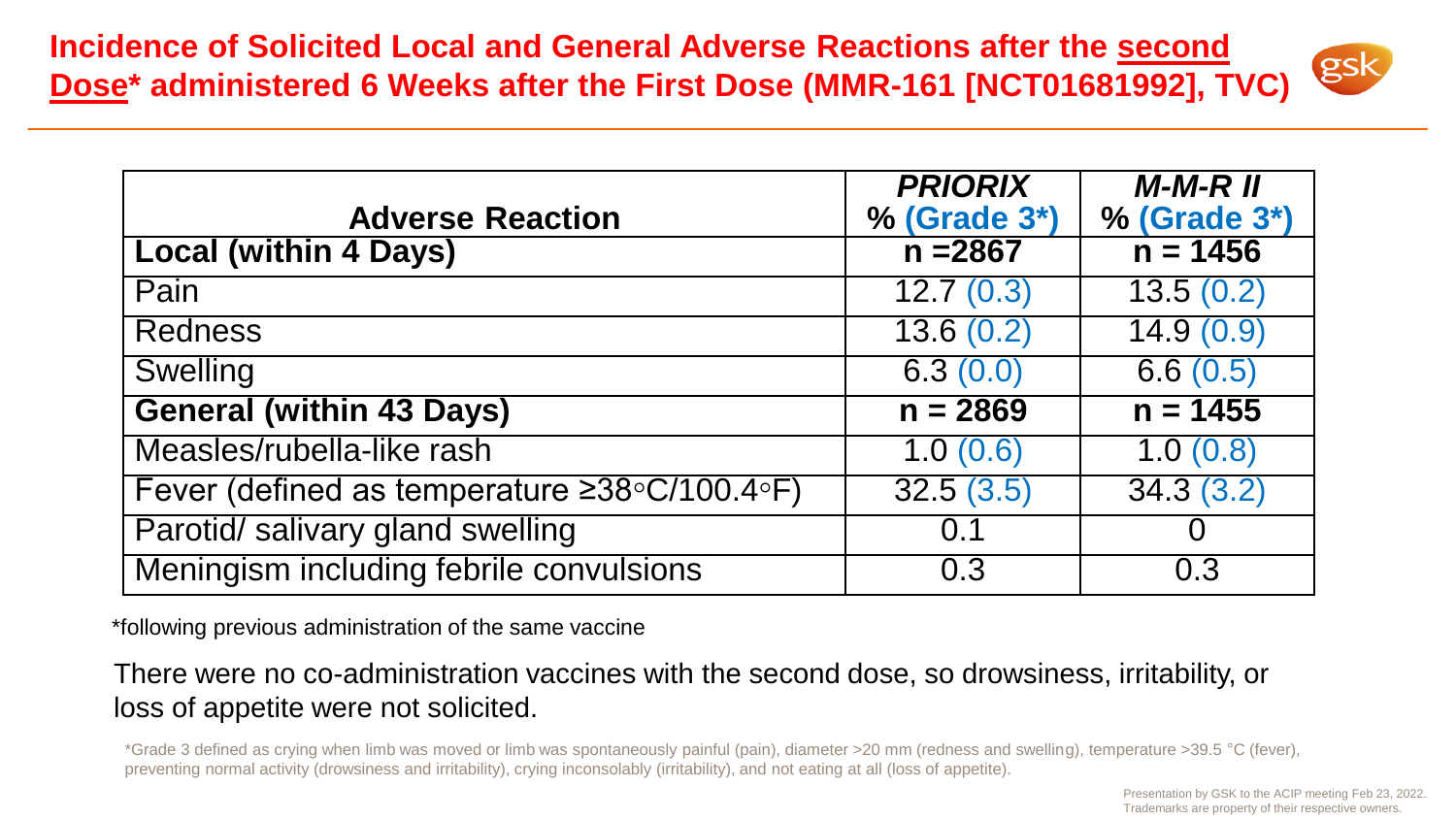**Incidence of Solicited Local and General Adverse Reactions after the Second Dose\* Coadministered with** *KINRIX* **and Varicella vaccines in Children Aged 4 to 6 Years (MMR-158 [NCT01621802], TVC)**

| <b>Adverse Reaction</b>                            | <b>PRIORIX</b><br>$%$ (Grade $3*)$ | $M-M-R$ $II$<br>$%$ (Grade $3*)$ |
|----------------------------------------------------|------------------------------------|----------------------------------|
| <b>Local (within 4 Days)</b>                       | $n = 727$                          | $n = 267$                        |
| Pain                                               | 40.6(3.0)                          | 40.8 $(1.5)$                     |
| Redness                                            | $\overline{2}1.6(1.2)$             | 25.8(1.5)                        |
| Swelling                                           | $\overline{11.3} (0.4)$            | 10.5(1.1)                        |
| <b>General (within 4 Days)</b>                     | $n = 731$                          | $n = 268$                        |
| <b>Drowsiness</b>                                  | 27.2(1.4)                          | 26.9(1.1)                        |
| Loss of appetite                                   | 21.1(0.3)                          | 22.0(0.7)                        |
| <b>General (within 43 Days)</b>                    | $n = 731$                          | $n = 268$                        |
| Measles/rubella-like rash                          | 1.9(0.4)                           | T.9(0.0)                         |
| Fever (defined as temperature $\geq$ 38°C/100.4°F) | 24.1 $(1.0)$                       | 24.6(2.2)                        |
| Parotid/salivary gland swelling                    |                                    |                                  |
| Meningism including febrile convulsions            |                                    | 0.7                              |

\*The initial dose was M-M-R II or ProQuad in the second year of life

\*Grade 3 was defined as: limb spontaneously painful or child cried when limb was moved (pain); diameter >50 mm (redness, swelling); temperature >39.5°C (fever); adverse event preventing normal, everyday activities (drowsiness); not eating at all (loss of appetite). Presentation by GSK to the ACIP meeting Feb 23, 2022.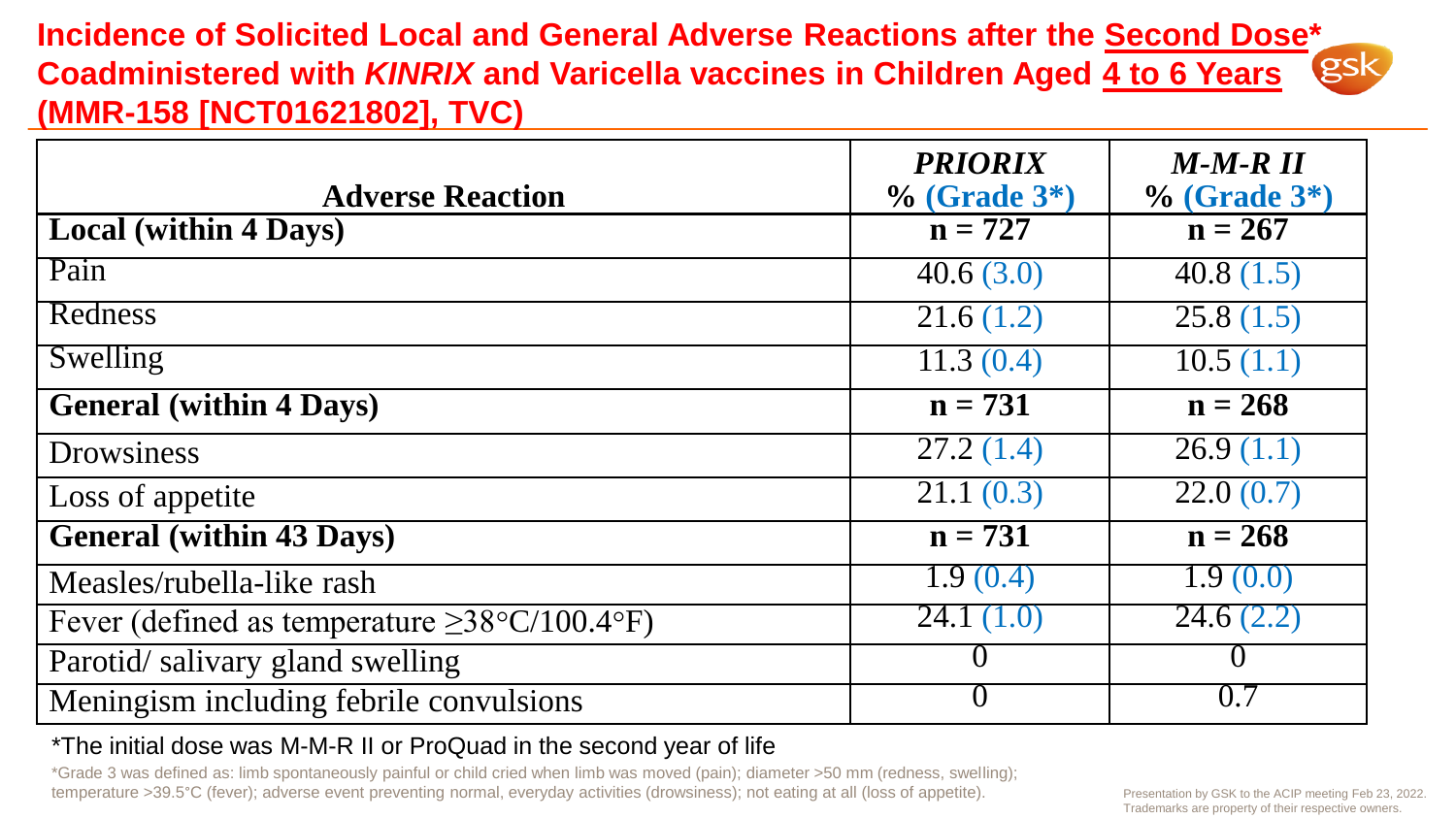**Incidence of Solicited Local and General Adverse Reactions after the Second Dose\* in Individuals Aged 7 Years and Older (MMR-159 [NCT02058563], TVC)**

| <b>Adverse Reaction</b>                                           | <b>PRIORIX</b><br>$%$ (Grade $3*)$ | $M-M-R$ $II$<br>$%$ (Grade $3*)$ |
|-------------------------------------------------------------------|------------------------------------|----------------------------------|
| <b>Local (within 4 Days)</b>                                      | $n = 433$                          | $n = 445$                        |
| Pain                                                              | 11.8(0.2)                          | 11.5(0.0)                        |
| <b>Redness</b>                                                    | $\overline{12.2(0.0)}$             | $\overline{11.7}$ (0.0)          |
| <b>Swelling</b>                                                   | $\overline{5.3}$ $(0.0)$           | 6.5(0.0)                         |
| <b>General (within 43 Days)</b>                                   | $n = 431$                          | $n = 445$                        |
| Fever (defined as temperature $\geq 38^{\circ}C/100.4^{\circ}F$ ) | 3.0(0.2)                           | 5.2(1.3)                         |
| Measles/rubella-like rash                                         | 0(0.0)                             | 0.4(0.0)                         |
| Joint pain (arthralgia/arthritis)                                 | 1.9(0.0)                           | 0.9(0.0)                         |
| Parotid/ salivary gland swelling                                  | $\overline{0.2}$ (0.2)             | $\overline{0.2}$ (0.0)           |
| Meningism/seizure                                                 | 0.2                                | 0.2                              |

\*following previous administration of a combined measles-, mumps-, and rubella-containing vaccine

\*Grade 3 was defined as: limb was painful at rest, which prevented normal everyday activities (pain); diameter >50 mm (redness and swelling); temperature >39.5 C (fever); adverse event preventing normal, everyday activities (joint pain, rash/exanthem, meningism/seizure); swelling with accompanying general symptoms (parotid/salivary gland swelling).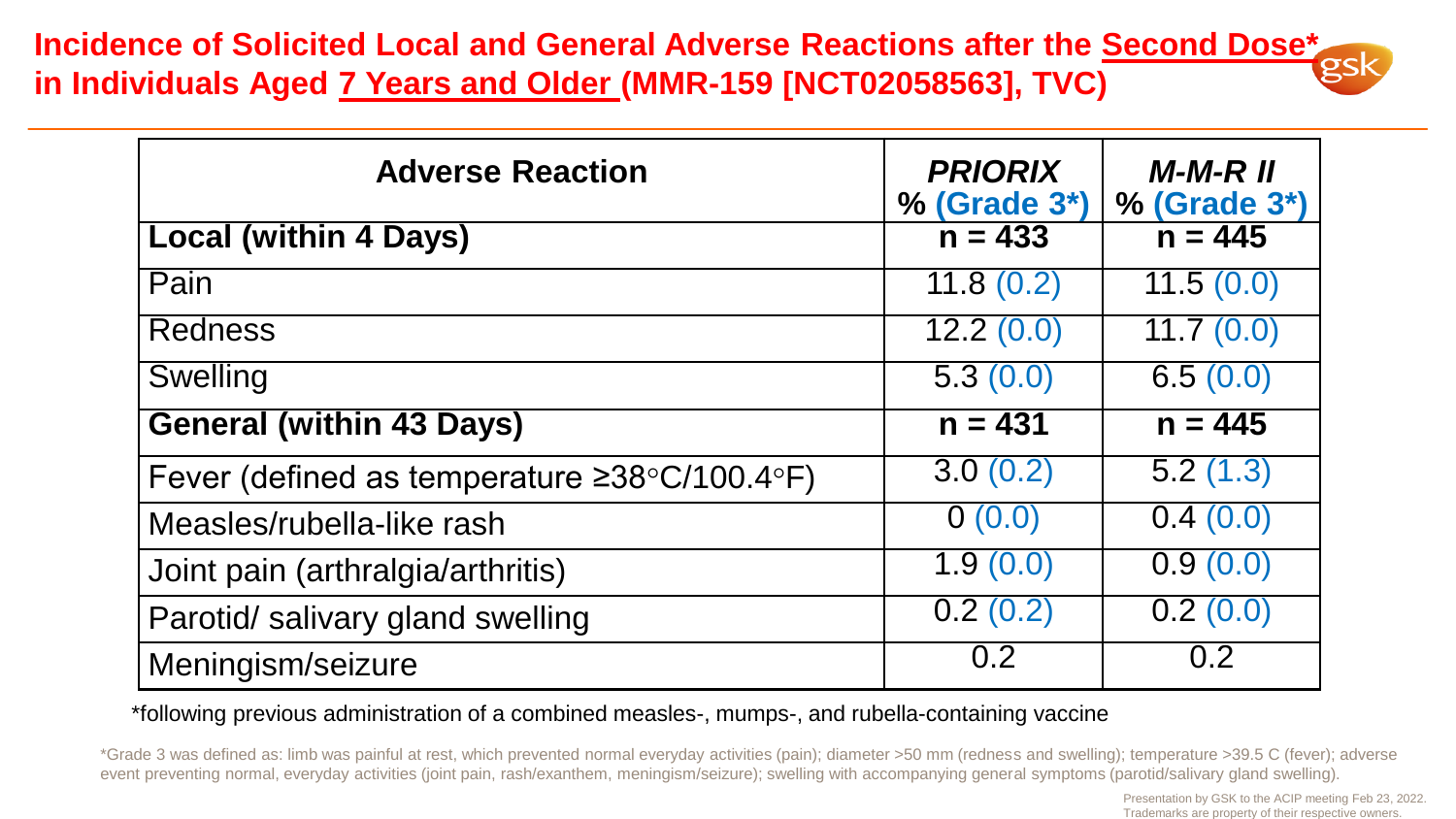

# *PRIORIX:* **Immunogenicity Evaluation**

- 1. Post-dose 1 in children aged 12 to 15 months
- 2. Post-dose 2 in children aged 12 to 15 Months
	- who received a **Second Dose** of *PRIORIX* 6 weeks after the First Dose
- 3. Post-dose 2 in children aged 4 to 6 years
- 4. Post-dose 2 in individuals aged 7 years or older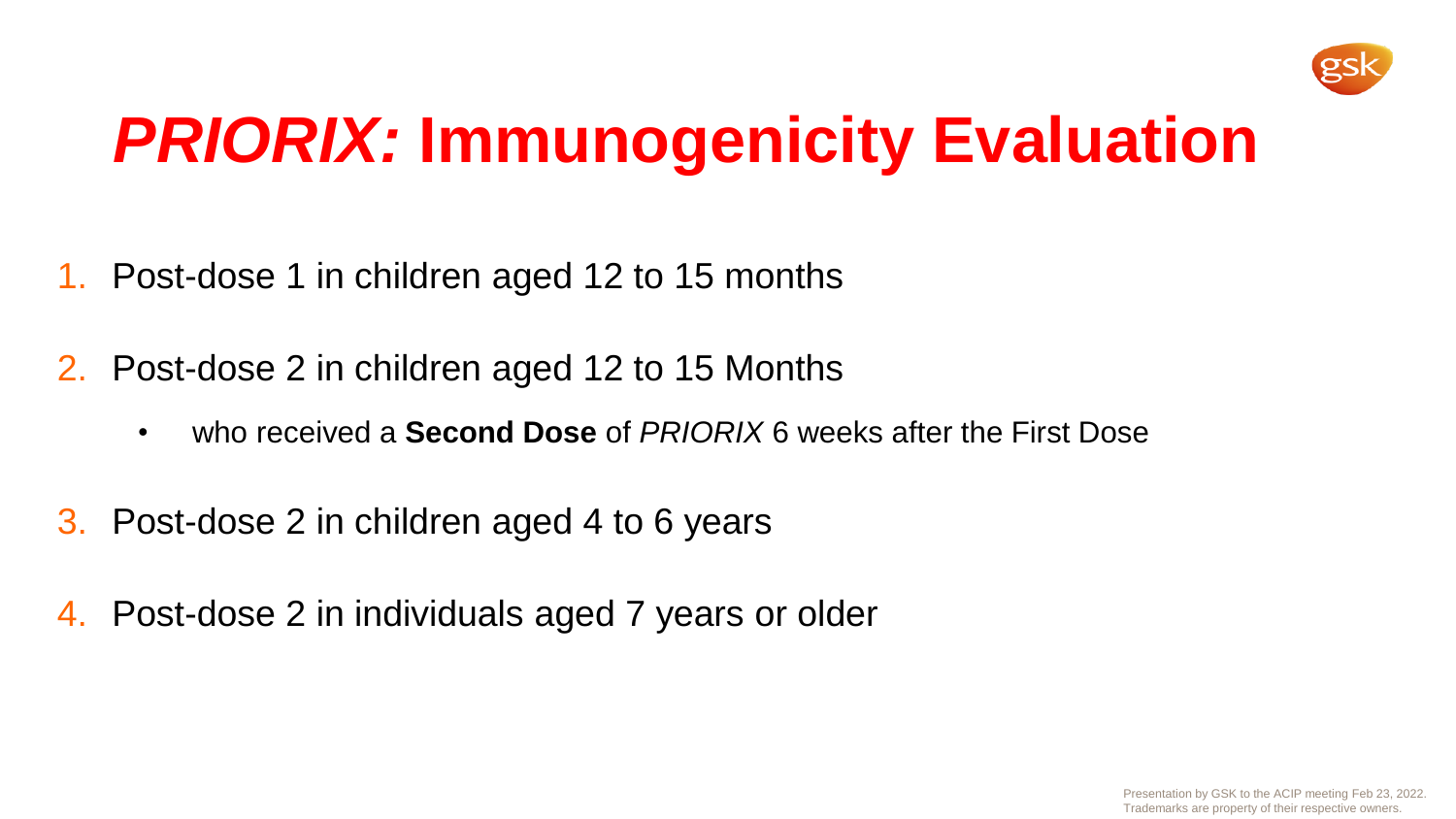**Immune Responses in Children Aged 12 to 15 Months 42 days after the First Dose of** *PRIORIX* **Compared with** *M-M-R II* **Administered with** *HAVRIX***, Varicella, and PCV13 Vaccines (MMR-160 [NCT01702428], ATP)** 

|                       | <b>Priorix</b><br><b>MMR-II</b> |                | <b>Difference</b><br>(Priorix minus MMR-II) |         |         | <b>Priorix</b>                | <b>MMR-II</b>                 | <b>Adjusted GMC ratio</b><br>(Priorix over MMR-II) |        |      |
|-----------------------|---------------------------------|----------------|---------------------------------------------|---------|---------|-------------------------------|-------------------------------|----------------------------------------------------|--------|------|
| Antibody              | N= 3187-3248   N=1107-1137      |                |                                             | 95% CI  |         |                               | N= 3187-3248 N=1107-1137      |                                                    | 95% CI |      |
|                       | <b>SR</b> rate                  | <b>SR</b> rate | $\frac{0}{0}$                               | LL      | UL      | <b>Adjusted</b><br><b>GMC</b> | <b>Adjusted</b><br><b>GMC</b> | Value                                              | LL     | UL   |
| Anti-measles antibody | 98.2                            | 98.0           | 0.18                                        | $-0.68$ | 1.25    | 3165.2                        | 3215.4                        | 0.98                                               | 0.93   | 1.05 |
| Anti-mumps antibody   | 98.4                            | 97.6           | 0.81                                        | $-0.10$ | 1.96    | 76.4                          | 73.0                          | 1.05                                               | 0.99   | 1.11 |
| Anti-rubella antibody | 97.3                            | 98.5           | $-1.15$                                     | $-2.00$ | $-0.15$ | 52.5                          | 60.0                          | 0.87                                               | 0.83   | 0.92 |

<sup>a</sup>SRR = Seroresponse rate - **Non-inferiority criterion met** for all antigens (lower limit of 2-sided 95% CI for the difference was >-5%) <sup>b</sup>GMC = Geometric mean antibody concentration adjusted for country- **Non-inferiority criterion met** for all antigens (lower limit of 2-sided 95% CI for the ratio was >0.67).

**gsk**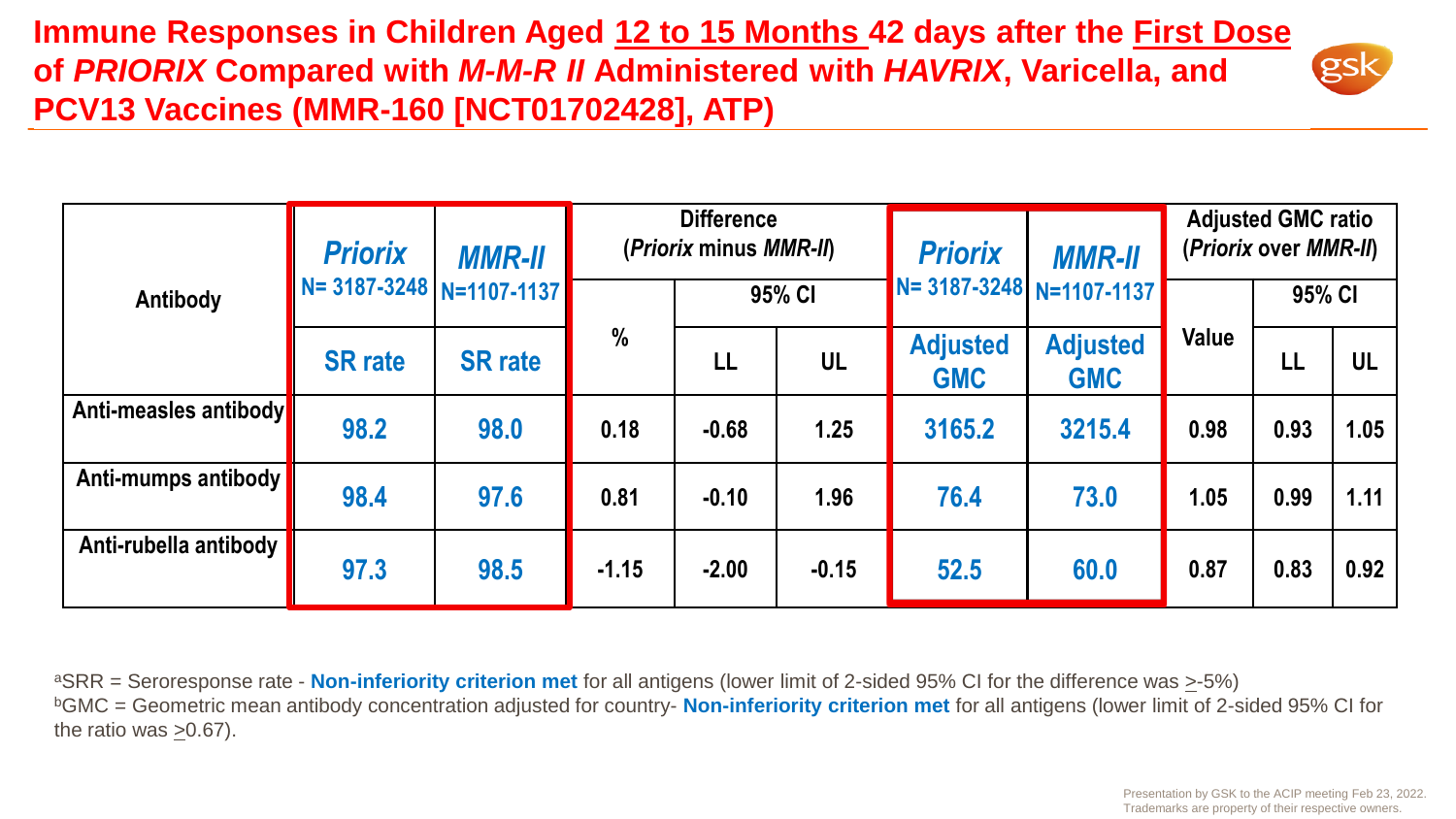**Immune Responses in Children Aged 12 to 15 Months 42 Days after the Second Dose\* of** *PRIORIX* **Compared with** *M-M-R II* **administered 6 Weeks after the First Dose (MMR-161, [NCT01681992], ATP)** 



|                  |                  | <b>PRIORIX</b>  | $M-M-R$ $II$    |
|------------------|------------------|-----------------|-----------------|
| <b>Parameter</b> | <b>Antigen</b>   | $n = 199 - 259$ | $n = 212 - 257$ |
| <b>SRR (%)</b>   | <b>Measles</b>   | 98.4            | 98.4            |
|                  | <b>Mumps</b>     | 100             | 98.6            |
|                  | Rubella          | 99.6            | 99.6            |
| <b>GMC</b>       | Measles (mIU/mL) | 4,557.7         | 4,453.9         |
|                  | Mumps (ELU/mL)   | 94.1            | 86.4            |
|                  | Rubella (IU/mL)  | 110.7           | 110.9           |

\*following previous administration of the same vaccine

SRR = Seroresponse rate GMC = Geometric mean antibody concentration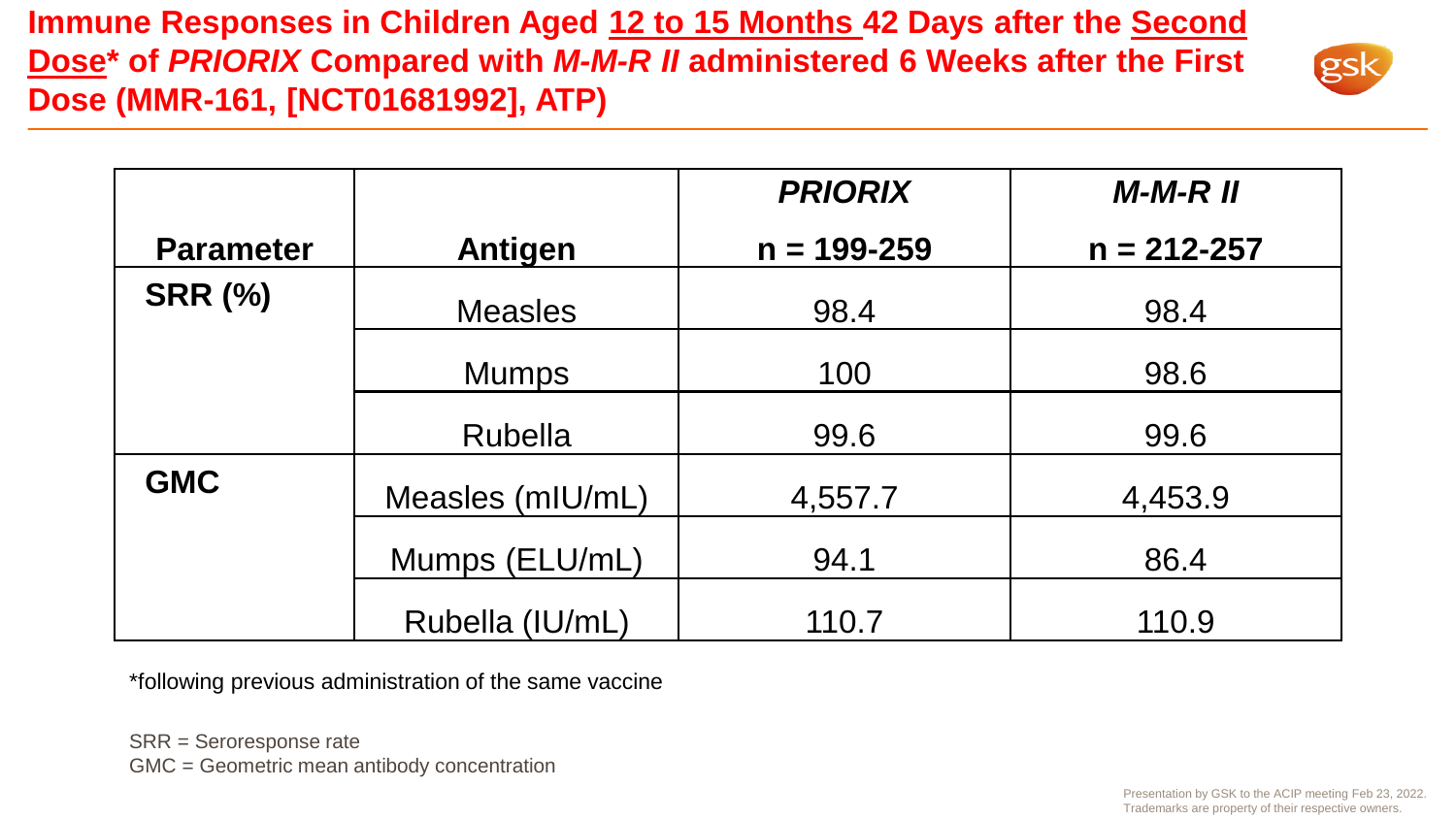### **Immune Responses in Children Aged 4 to 6 Years 42 Days after the Second Dose\* of** *PRIORIX* **Compared with** *M-M-R II* **Administered with** *KINRIX* **and Varicella Vaccines (MMR-158, [NCT01621802], ATP)**



| <b>Priorix</b>      |                | <b>MMR-II</b>       | <b>Difference</b><br>(Priorix minus MMR-II) |          |           | <b>Priorix</b>                | <b>MMR-II</b>                 | <b>Adjusted GMC ratio</b><br>(Priorix over MMR-II) |      |           |
|---------------------|----------------|---------------------|---------------------------------------------|----------|-----------|-------------------------------|-------------------------------|----------------------------------------------------|------|-----------|
| Antibody            |                | N=697-698 N=249-250 |                                             | 97.5% CI |           | $N = 697 - 698$               | $N = 249 - 250$               | <b>Value</b>                                       |      | 97.5% CI  |
|                     | <b>SRR (%)</b> | <b>SRR (%)</b>      | $\%$                                        | LL       | <b>UL</b> | <b>Adjusted</b><br><b>GMC</b> | <b>Adjusted</b><br><b>GMC</b> |                                                    | LL   | <b>UL</b> |
| <b>Anti-measles</b> | 100            | 100                 | 0.00                                        | $-0.72$  | 1.98      | 4285.0                        | 4333.5                        | 0.99                                               | 0.92 | 1.06      |
| <b>Anti-mumps</b>   | 100            | 100                 | 0.00                                        | $-0.72$  | 1.97      | 171.3                         | 188.5                         | 0.91                                               | 0.83 | 1.00      |
| Anti-rubella        | 99.9           | 100                 | $-0.14$                                     | $-0.98$  | 1.84      | 97.1                          | 94.5                          | 1.03                                               | 0.97 | 1.09      |

### \*The initial dose was M-M-R II, or ProQuad in the second year of life.

<sup>a</sup>SRR = Seroresponse rate - **Non-inferiority criterion met** for all antigens (lower limit of 2-sided 97.5% CI for the difference was >-5%) <sup>b</sup>GMC = Geometric mean antibody concentration adjusted for pre-vaccination concentration - **Non-inferiority criterion met** for all antigens (lower limit of 2-sided 97.5% CI for the ratio was >0.67).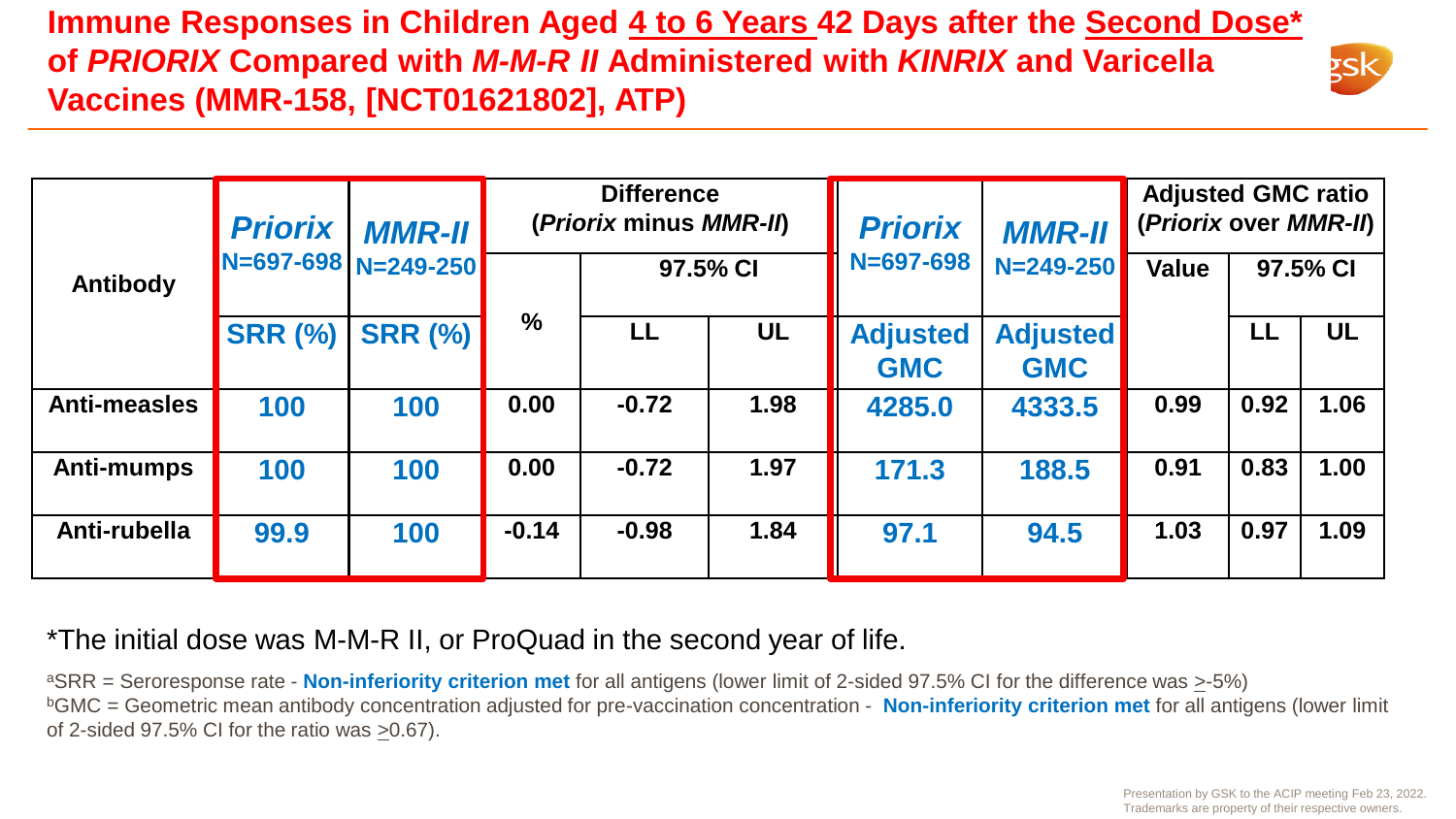**Immune Responses in Individuals Aged 7 Years or Older 42 Days after the Second Dose\* of** *PRIORIX* **Compared with** *M-M-R II* **(MMR-159 [NCT02058563], ATP)**

|              | <b>Priorix</b><br>$N = 433$ | <b>MMR-II</b><br>$N=436$ | <b>Difference</b><br>(Priorix minus MMR-II) |         |      | <b>Priorix</b><br>$N = 433$   | <b>MMR-II</b><br>$N = 436$    | <b>Adjusted GMC ratio</b><br>(Priorix over MMR-II) |      |           |
|--------------|-----------------------------|--------------------------|---------------------------------------------|---------|------|-------------------------------|-------------------------------|----------------------------------------------------|------|-----------|
| Antibody     |                             |                          | 95% CI                                      |         |      |                               | Value                         | 95% CI                                             |      |           |
|              | <b>SRR (%)</b>              | <b>SRR (%)</b>           | $\frac{0}{0}$                               | LL      | UL   | <b>Adjusted</b><br><b>GMC</b> | <b>Adjusted</b><br><b>GMC</b> |                                                    | LL   | <b>UL</b> |
| Anti-measles | 98.8                        | 99.1                     | $-0.24$                                     | $-1.87$ | 1.32 | 1790.2                        | 1781.5                        | 1.00                                               | 0.91 | 1.11      |
| Anti-mumps   | 98.4                        | 99.5                     | $-1.16$                                     | $-2.90$ | 0.23 | 113.5                         | 107.8                         | 1.05                                               | 0.96 | 1.16      |
| Anti-rubella | 99.5                        | 99.8                     | $-0.23$                                     | $-1.46$ | 0.86 | 76.1                          | 74.6                          | 1.02                                               | 0.93 | 1.11      |

#### \*following previous administration of a combined measles-, mumps-, and rubella-containing vaccine

<sup>a</sup>SRR = Seroresponse rate - **Non-inferiority criterion met** for all antigens (lower limit of 2-sided 95% CI for the difference was >-5%) <sup>b</sup>GMC = Geometric mean antibody concentration adjusted for pre-vaccination concentration, gender, age, and country - **Non-inferiority criterion met**  for all antigens (lower limit of 2-sided 95% CI for the ratio was >0.67).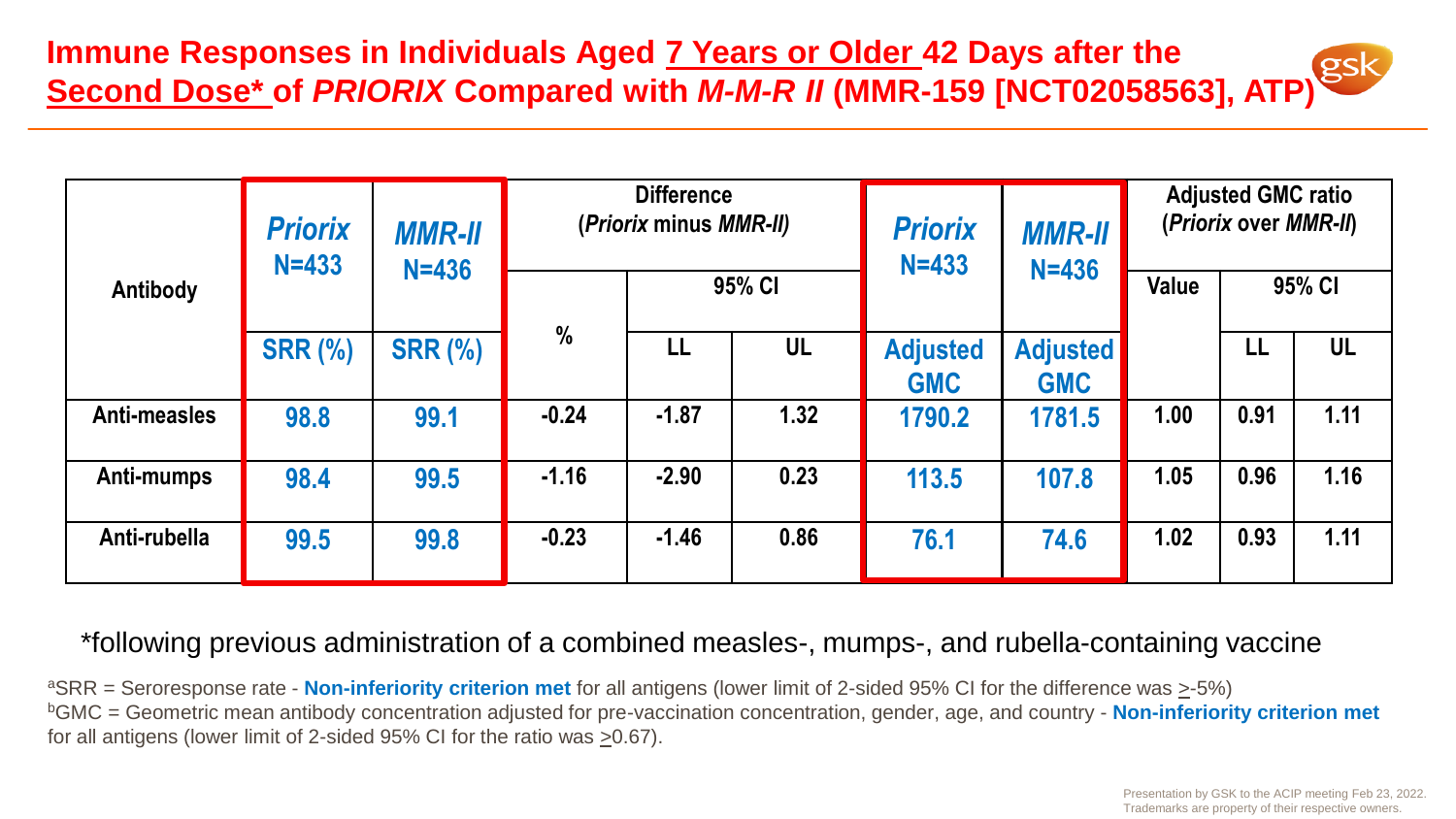

# **Interchangeable administration with other Measles-, Mumps-, and Rubella-Containing Vaccines**

Based on the comparable immunogenicity data in primed subjects who received either MMR vaccine in studies MMR-158 and MMR-159, Priorix can be administered interchangeably with other MMR vaccines.

NCT01621802 & NCT02058563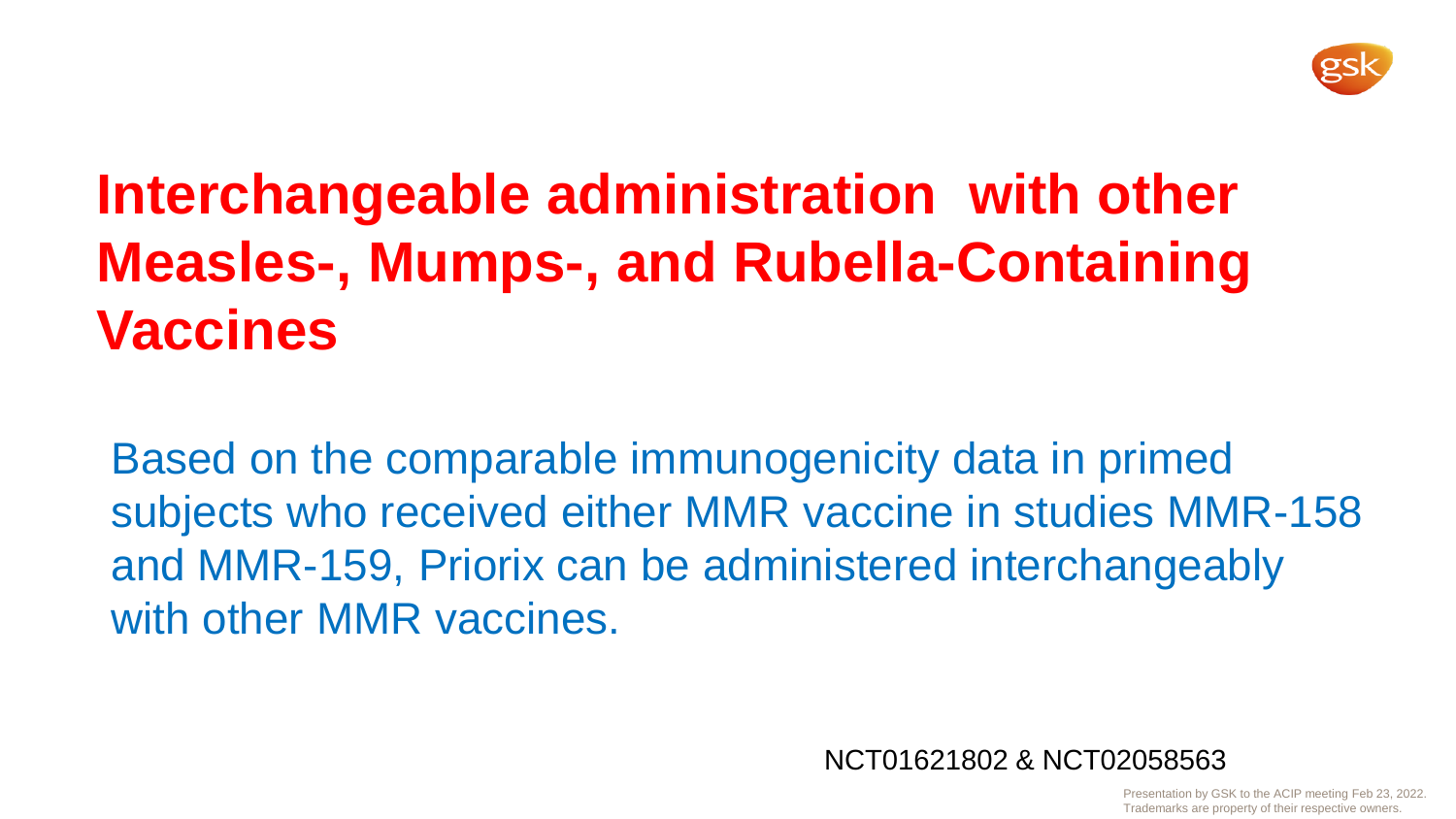

# **Concomitant Administration**

- 1. Concomitant Administration with *HAVRIX*, Varicella Vaccine, and PCV13
- 2. Concomitant Administration with *KINRIX* and Varicella Vaccine

No evidence that *PRIORIX* interfered with the antibody responses to the antigens in the above vaccines compared with the immune responses of *M-M-R II* co-administered with these vaccines (MMR-160 & MMR-158)

NCT01702428 & NCT01621802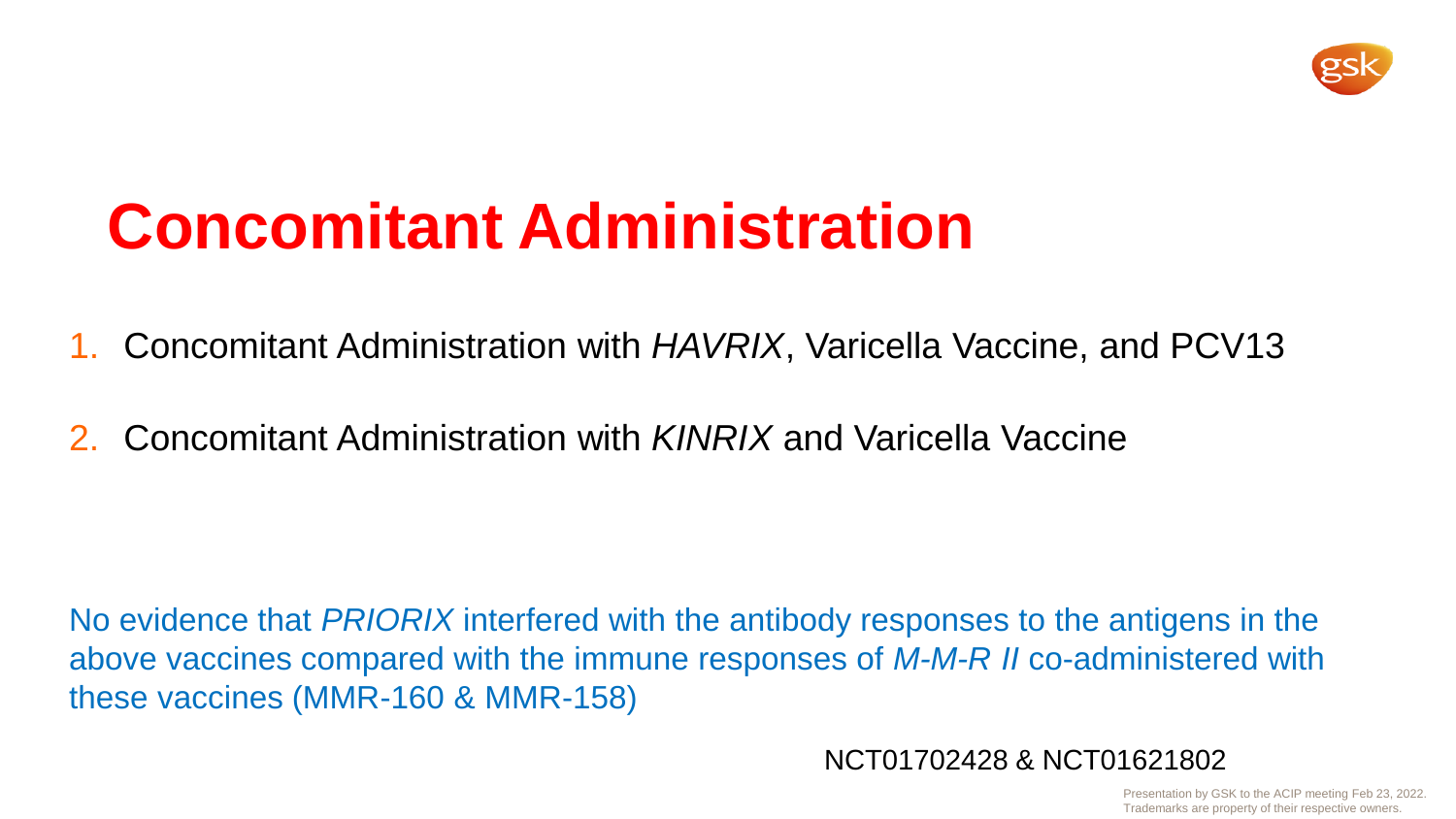## **Immunogenicity of Priorix in Infants Less than 12 Months of Age**

### **Seroconversion rates at Day 42-43 Post-dose 1 and Post-dose 2 of Priorix (Accordingto-Protocol Immunogenicity Cohort)**

| Study/Age at each                                                      | Antigen        | Seroconversion <sup>ª</sup> Rate % (95% CI) in MMR+V group |                     |     |                   |  |  |  |
|------------------------------------------------------------------------|----------------|------------------------------------------------------------|---------------------|-----|-------------------|--|--|--|
| dose                                                                   |                | N                                                          | Post-dose 1         | N   | Post-dose 2       |  |  |  |
| Goh et al. 2007 $\frac{1}{2}$                                          | <b>Measles</b> | 122                                                        | $92.6(86.5-96.6)$   | 123 | $100(97-100)$     |  |  |  |
| 9-10 months at dose 1<br>$(MMR+V)$<br>12 months at dose 2<br>$(MMR+V)$ | <b>Mumps</b>   | 118                                                        | $91.5(85-95.9)$     | 121 | 99.2 (95.5-100)   |  |  |  |
|                                                                        | Rubella        | 123                                                        | $100(97-100)$       | 123 | $100(97-100)$     |  |  |  |
| Lalwani et al. 2015 $^{2}$                                             | <b>Measles</b> | 72                                                         | $87.5(77.6 - 94.1)$ | 72  | $100(95-100)$     |  |  |  |
| 9-10 months at dose 1<br>(MMR)<br>15 months at dose 2<br>$(MMR+V)$     | <b>Mumps</b>   | 72                                                         | $83.3(72.7 - 91.9)$ | 72  | $100(95 - 100)$   |  |  |  |
|                                                                        | Rubella        | 73                                                         | $100(95.1-100)$     | 73  | $100(95.1 - 100)$ |  |  |  |

1. Goh P, Lim FS, Han HH, et al. *Infection*. 2007;35(5):326-333. [http://dx.doi.org/10.1007/s15010-007-6337-z.](http://dx.doi.org/10.1007/s15010-007-6337-z)

2. Lalwani S, Chatterjee S, Balasubramanian S, et al. *BMJ Open*. 2015;5(9):e007202. [http://dx.doi.org/10.1136/bmjopen-2014-007202.](http://dx.doi.org/10.1136/bmjopen-2014-007202)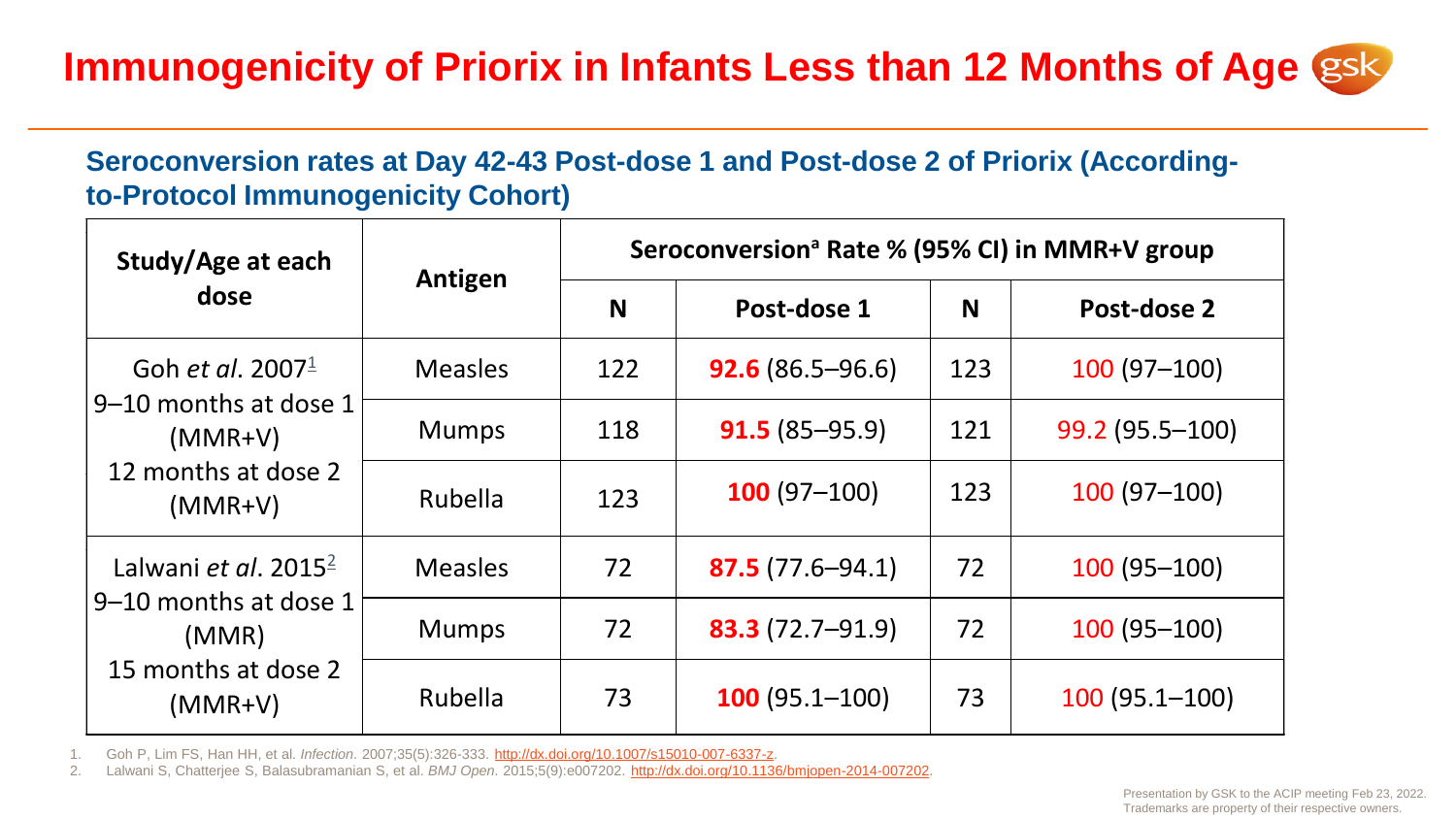

### *PRIORIX* safety profile:

- is acceptable, and comparable to that of *M-M-R II*
- is generally well tolerated in subjects 12-15 months of age, 4-6 YOA, and  $\geq 7$  YOA when given as a first dose or second dose
- second dose has a safety profile comparable to that of the first dose
- safety profile following co-administration of routine vaccines is comparable to *M-M-R II* coadministered with the same vaccines
- safety profile in subjects enrolled in the US is comparable to the overall global enrollment
- subset analysis (e.g. race, gender) showed that the safety profile is comparable to that of the overall study population.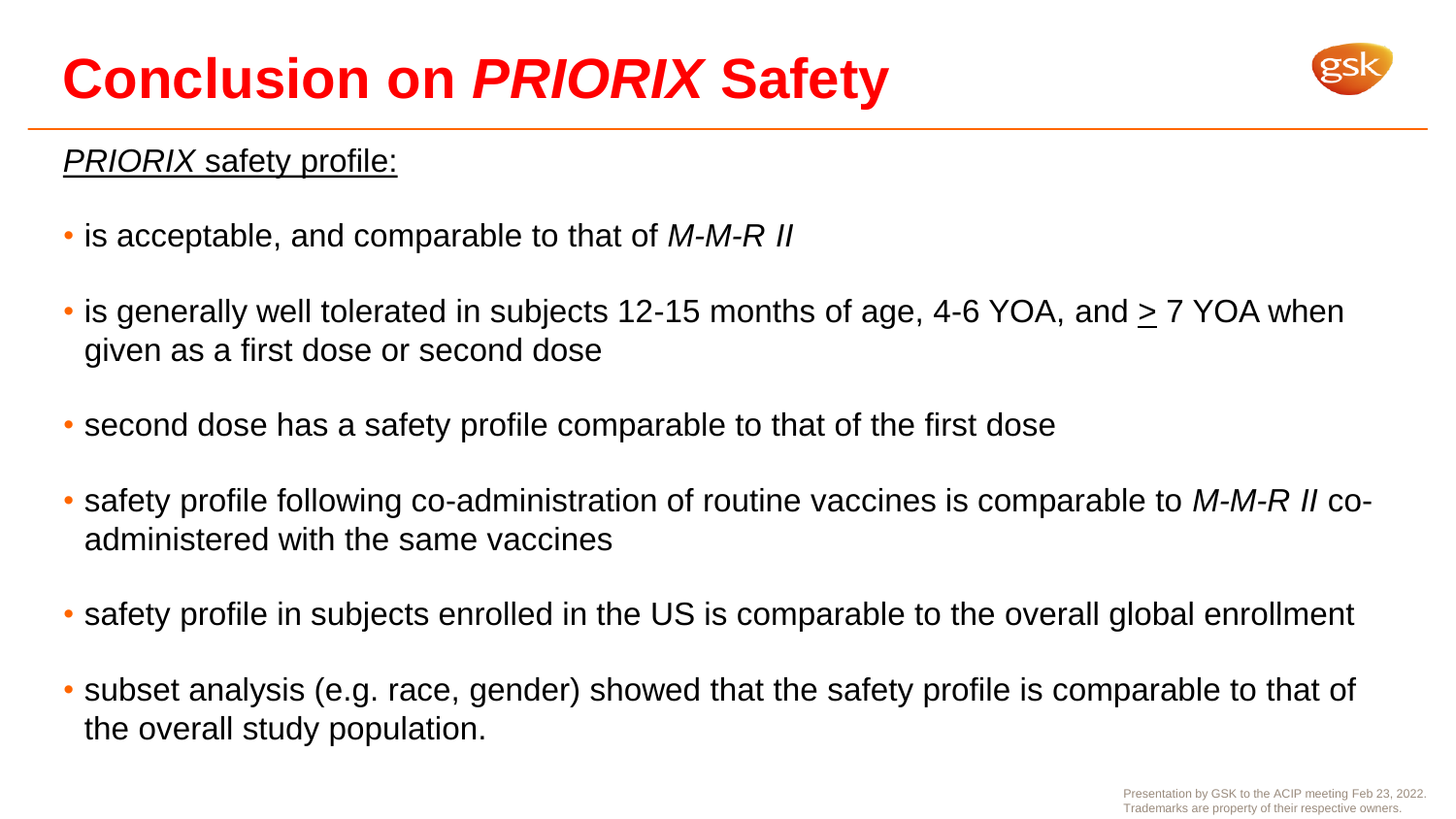# **Conclusion on** *PRIORIX* **Immunogenicity**



- *PRIORIX* demonstrated non-inferiority of the immune response compared to *M-M-R II* 
	- –in subjects 12-15 months of age after a single dose of *PRIORIX*
	- –in subjects 4-6 YOA and >7 YOA after *PRIORIX* given as a second dose of MMR vaccine.
- *PRIORIX* can be administered interchangeably to individuals who received a previous vaccination with *M-M-R II or ProQUAD*
- Immune response to any of the antigens contained in *PRIORIX* or the coadministered vaccines was similar to the immune responses obtained when *M-M-R II* was coadministered with the same routine US pediatric vaccines.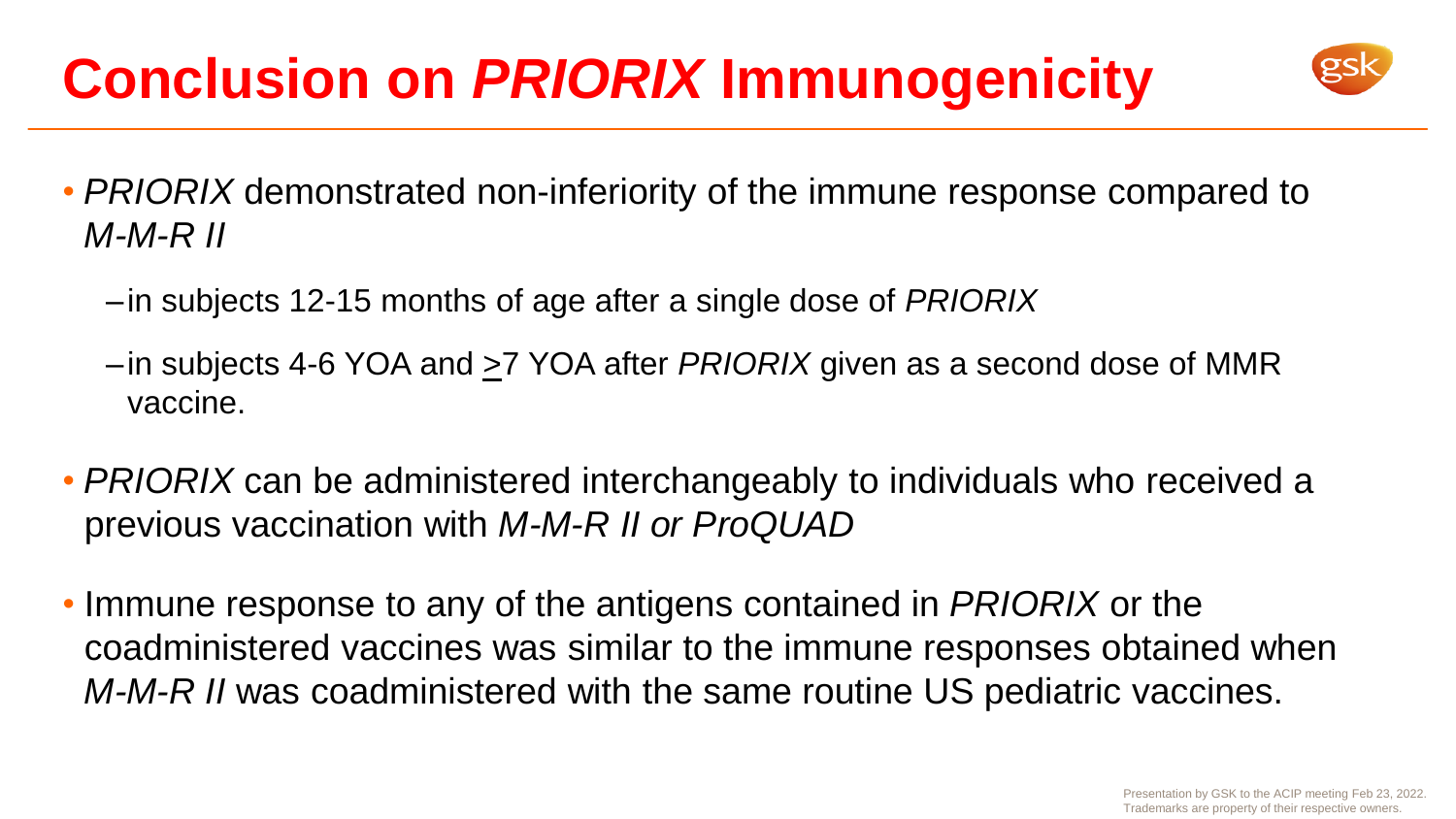## **GSK's MMR Vaccine Development for the US meets all Resk ambitions to bring PRIORIX to the US market**

- 1.fulfills the ACIP recommendations for measles, mumps and rubella vaccination [CDC, 2013]
- 2.demonstrates immunologic non-inferiority and comparable safety to the currently licensed US vaccine, *M-M-R II* (Merck & Co., Inc)
- 3.can be administered interchangeably to individuals who received a previous vaccination with *M-M-R II* or *ProQUAD.*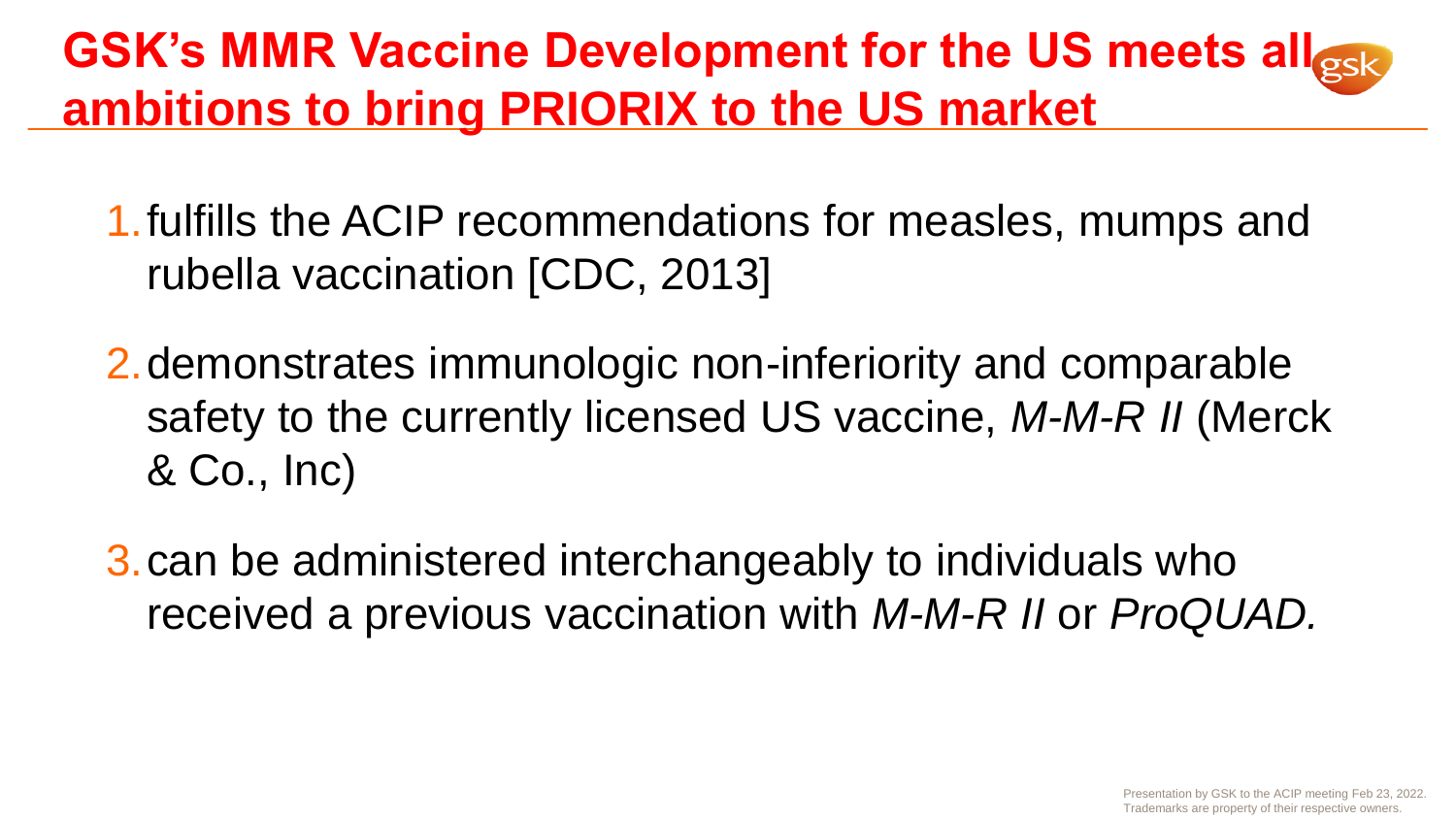

# **Thank You**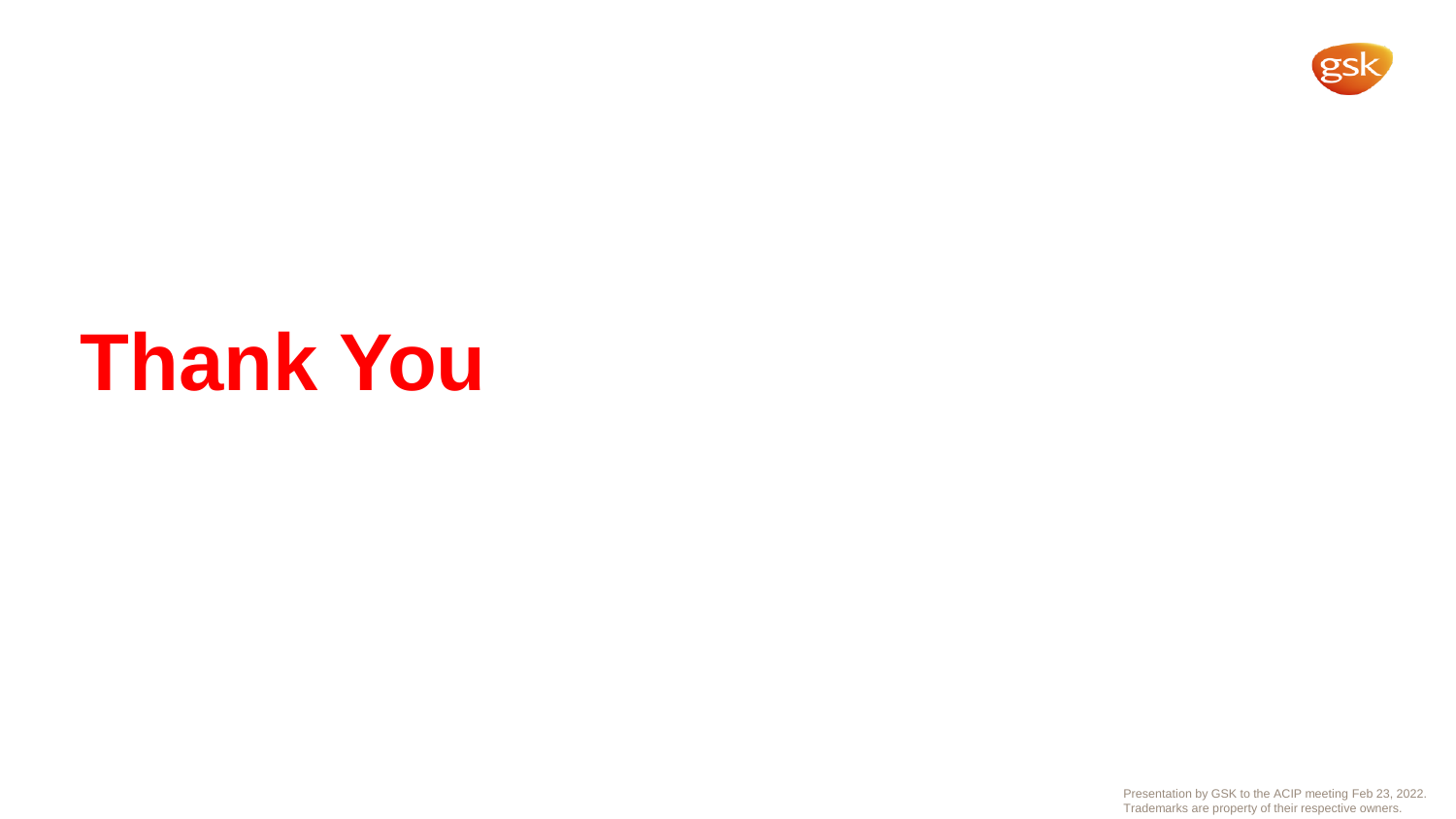## **GSK** *PRIORIX* **Phase II & III Published Studies**



#### Phase II

- 1. Mufson MA, Diaz C, Leonardi M, Harrison CJ, Grogg S, Carbayo A, Carlo-Torres S, JeanFreau R, Quintero-Del-Rio A, Bautista G, Povey M, Da Costa C, Nicholson O, Innis BL. Safety and Immunogenicity of Human Serum Albumin-Free MMR Vaccine in US Children Aged 12-15 Months. *J Pediatric Infect Dis Soc*. 2015 Dec;4(4):339-48. DOI: [http://dx.doi.org/10.1093/jpids/piu081.](http://dx.doi.org/10.1093/jpids/piu081) Epub 2014 Aug 7. PMID: 26582873; PMCID: PMC4681379.
- 2. Berry AA, Abu-Elyazeed R, Diaz-Perez C, Mufson MA, Harrison CJ, Leonardi M, Twiggs JD, Peltier C, Grogg S, Carbayo A, Shapiro S, Povey M, Baccarini C, Innis BL, Henry O. Two-year antibody persistence in children vaccinated at 12-15 months with a measles-mumps-rubella virus vaccine without human serum albumin. *Hum Vaccin Immunother*. 2017 May 8:1. DOI: [http://dx.doi.org/10.1080/21645515.2017.1309486.](http://dx.doi.org/10.1080/21645515.2017.1309486)

#### Phase III

- 1. Abu-Elyazeed R, Jennings W, Severance R, Noss M, Caplanusi A, Povey M, Henry O. Immunogenicity and safety of a second dose of a measles-mumpsrubella vaccine administered to healthy participants 7 years of age or older: A phase III, randomized study. *Hum Vaccin Immunother*. 2018 Jun 14:1-8. DOI: <http://dx.doi.org/10.1080/21645515.2018.1489186>.
- 2. The MMR-162 Study Group (2018) Safety and immunogenicity of an upper-range release titer measles-mumps-rubella vaccine in children vaccinated at 12 to 15 months of age: a phase III, randomized study, *Hum Vaccin Immunother.* DOI:<http://dx.doi.org/10.1080/21645515.2018.1502527>.
- 3. Klein N, Abu-Elyazeed R, Povey M, Parra M, Diez-Domingo J, Ahonen A, Korhonen T, Tinoco J, Weiner L, Marshall G, Silas P, Sarpong K, Ramsey K, Fling J, Speicher D, Campos M, Munjal I, Peltier C, Vesikari T, Baccarini C, Caplanusi A, Gillard P, Carryn S, Henry O. Immunogenicity and safety of a measles-mumpsrubella vaccine administered as a first dose to children aged 12 to 15 months: a phase III, randomized, noninferiority, lot-to-lot consistency study. *J Pediatr Infect Dis Soc.* 2020;9(2):194-201. DOI: [http://dx.doi.org/10.1093/jpids/piz010.](http://dx.doi.org/10.1093/jpids/piz010)
- 4. MMR-158 Study Group. A second dose of a measles-mumps-rubella vaccine administered to healthy four-to-six-year-old children: a phase III, observer-blind, randomized, safety and immunogenicity study comparing GSK MMR and *M-M-R II* with and without DTaP-IPV and varicella vaccines co-administration. *Hum Vaccin Immunother*. 2019;15(4):786-799. DOI: [http://dx.doi.org/10.1080/21645515.2018.1554971.](http://dx.doi.org/10.1080/21645515.2018.1554971) Epub 2019 Feb 20.
- 5. MMR-161 Study Group. Immunogenicity and safety of measles-mumps-rubella vaccine at two different potency levels administered to healthy children aged 12- 15 months: A phase III, randomized, non-inferiority trial. *Vaccine*. 2018 Sep 11;36(38):5781-5788. DOI: <http://dx.doi.org/10.1016/j.vaccine.2018.07.076>. Epub 2018 Aug 10. PubMed PMID: 30104117.